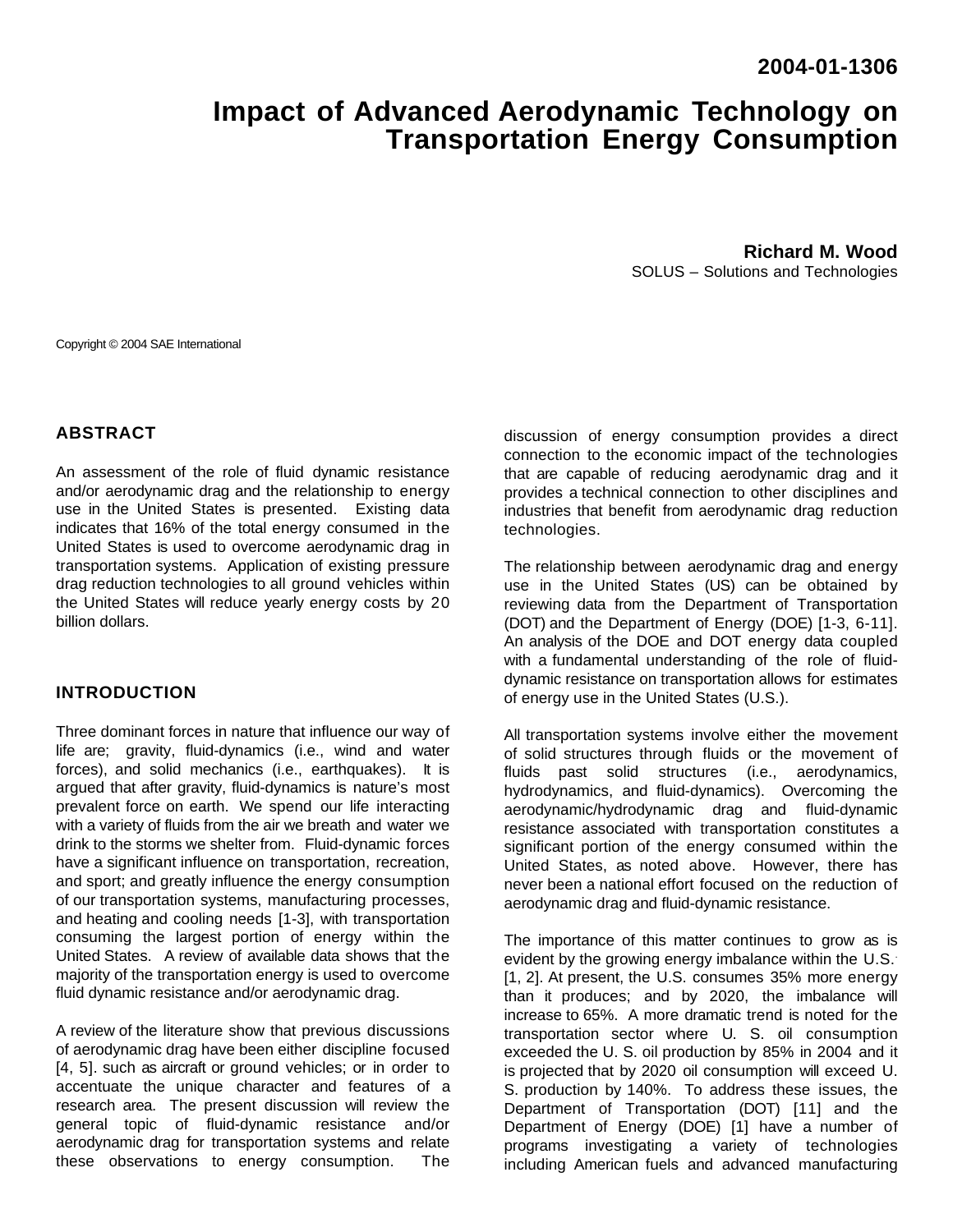processes. However, it is clear that solving the U.S. energy problem requires technical contributions from all elements of the scientific and engineering sectors.

An objective of this paper is to raise the awareness if these issues within the scientific community. To this end, a discussion of aerodynamic drag reduction research is presented and example aerodynamic drag and fluid-dynamic resistance reduction technologies that have crossed over from one discipline to another are discussed. A second objective of this paper is to develop an energy-based argument for the discussion of drag and drag management issues in order to bring together a portion of the diverse array of scientific and engineering resources within the United States.

## **DISCUSSION**

### AERODYNAMIC DRAG

To provide structure to the discussion of aerodynamic drag and energy, the interrelationships between fundamental forces, areas of application, types of flow, control effectors, and flow phenomena affected are presented in figure 1. The table of figure 1 is based upon a review of the literature in the areas of aerodynamics [4, 12-15], transportation [5, 18-20], boundary layer flows [16, 17-27], chemical engineering [28, 29], and industrial engineering [30-37]. This review identified transportation, industrial, and residential /commercial as the primary areas of application for fluid resistance (aerodynamic/hydrodynamic drag) reduction technologies. The sub-areas listed under each primary area of application are organized in descending order of energy use. The types of flow that occur in the application areas are extremely diverse and are characterized by changes in boundary layer state with either organized or random separation for a gas, liquid, or a multi-phase flow medium. Drag reduction technologies (e.g. effectors) that are used in the areas of application to manage these diverse flows are focused on changes to the surface of the solid body or modify the local flow field by adding or removing mass, temperature, or energy. Although there is a significant amount of work in the areas of boundary layer control for drag reduction the primary effector types remain focused on changes to the body surface. The impact of each technology concept is the modification of both surface and flow field properties in order to alter the body forces or to manage the flow mixing, motion, and noise.

A list of representative aerodynamic drag reduction and/or flow-control effectors for the three areas of application, are provided in figure 2. The information contained in figure 2 was extracted from the available literature and show that only the transportation area

utilizes all ten (10) types of effectors identified in figure 1. In contrast, the Industrial area utilizes eight (8) of the ten (10) and the Residential/Commercial area is the most limited with three (3) types of flow control effectors. The number and diversity of drag reduction effectors in each of the three application areas correlates directly with the energy consumed in each area to overcome aerodynamic drag. The control effectors employed in the Transportation area are evenly distributed between skin-friction and pressure drag reduction, whereas, the effectors in the Industrial area are dominated by skinfriction types.

To provide additional insight into the aerodynamic drag reduction issues facing the community, a brief review of the transportation area is presented. The transportation area is selected for this expanded discussion because it is the largest energy user within the U. S., and it is also the area that is most dependent upon drag reduction for economic success. As shown in figure 1, the transportation area is comprised of ground vehicles, aircraft, watercraft, rail, and pipe systems, with ground, air, and water vehicles comprising 94% of all energy used by transportation in the U. S [11]. Note, ground vehicles use more than six times the energy than the combination of aircraft and watercraft in the U. S.

A top-level drag breakdown for the various transportation vehicles is presented in figure 3. The chart shows the relative magnitude of pressure drag and skin-friction drag for each vehicle type. This information shows that ground vehicle drag is dominated by pressure drag and aircraft drag and water vehicle drag is comprised of an equal amount of pressure and skin-friction drag. To complete the analysis of the transportation area requires an assessment of the energy used to overcome drag, relative to the total energy used by the vehicle, see figure 4. A review of the available data [10, 11] shows that ground vehicles use approximately 50% of their energy overcoming aerodynamic drag whereas both aircraft and watercraft use 90% of their energy consumption to overcome drag, see figure 4. By combining the data from figure 3 and 4 it can be shown that transportation drag is comprised of 40% skin friction drag and 60% pressure drag, see figure 5.

## ENERGY USAGE

Presented in figure 6 is a summary of the energy consumption in the U. S. for 2000 [1-3]. The figure shows the various sources of energy and the relative magnitude of the imported and exported energy products. The data are presented as quadrillion (QUAD) British thermal units (BTU). A review of the data of figure 5 [1-3] shows that the largest consumer of energy is transportation, with 99% of the transportation energy derived from petroleum.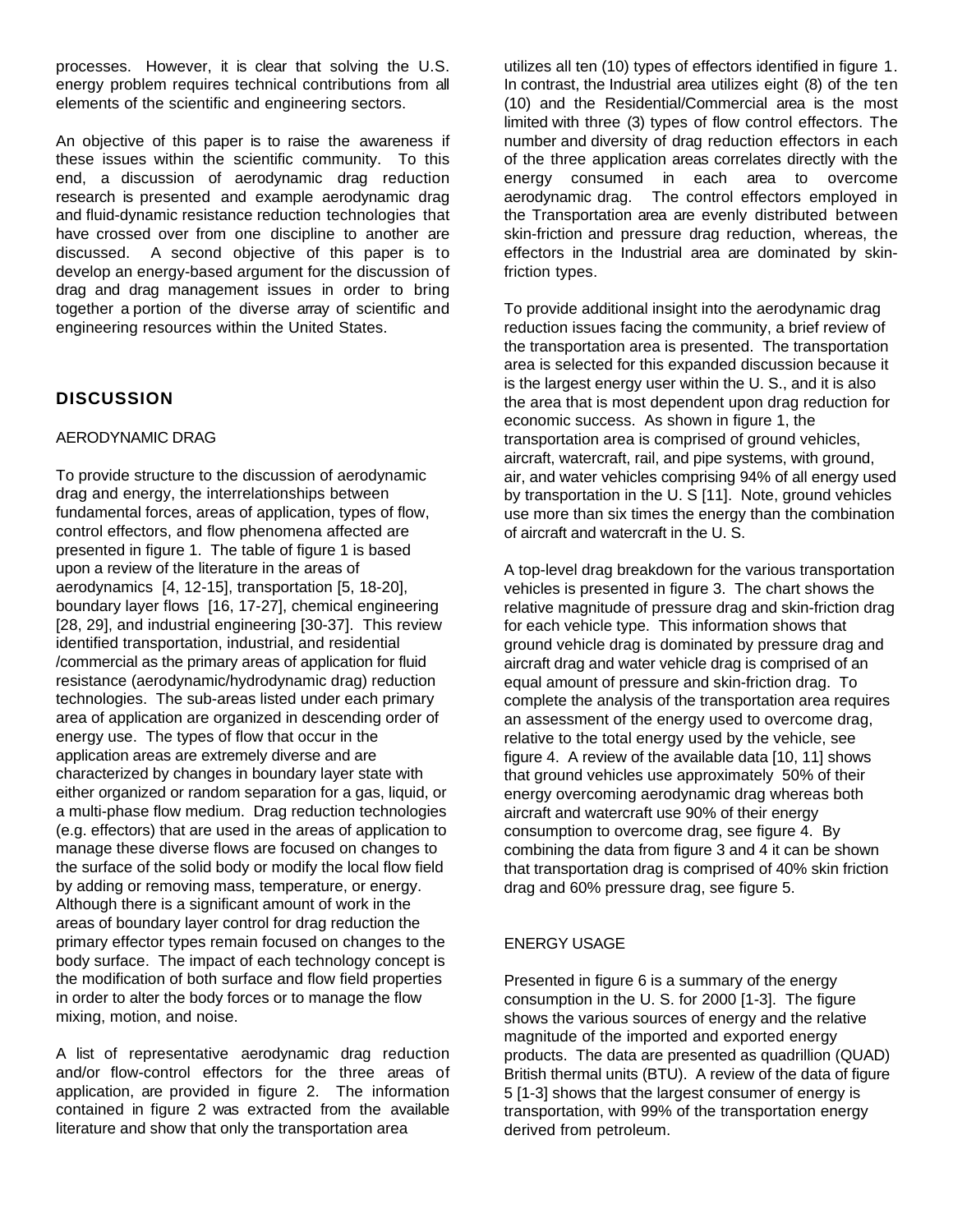## **Transportation**

The transportation area uses 27% of all energy consumed in the U.S., and the dominant transportation sector is ground vehicles as shown in figure 7 [10, 11]. It is interesting to note that the energy use data, see figure 7, for ground vehicles shows that cars and light duty vehicles used 350% more energy than heavy vehicles, however, a review of the DOT statistics [10] show there are 3,330% more cars and light duty vehicles than heavy vehicles. These data highlight the dramatic difference in vehicle drag and the miles driven per vehicle between light and heavy vehicles. A similar analysis can be made between all ground vehicles and aircraft. The data of figure 7 show that ground vehicles used 1,000% more energy than aircraft and yet surprisingly there are 74,300% more ground vehicles than aircraft. These data can be used to highlight the relative payoff for drag reduction efforts based upon vehicle types. It is clear that the large energy use by an individual aircraft provides an incentive to the community to focus their drag reduction efforts in this area. In a similar fashion, the analysis indicates that the drag reduction focus for ground vehicles should be directed towards large trucks and other heavy vehicles that travel a large number of miles each year.

Combining the data from figures 3, 4, and 7 allows the results presented in figure 5 to be weighted by fuel usage, see figure 8. The data of figure 8 show that transportation drag is comprised of 30% skin friction drag and 70% pressure drag. An extension of this analysis is shown in figure 9 in which the drag breakdown analysis is limited to only the ground transportation sector. The data of figure 9 shown that ground transportation drag is 20% skin friction drag and 80% pressure drag. This simple analysis strongly suggests that future drag reduction efforts should focus primarily on pressure drag reduction technologies.

Additional motivation for drag reduction efforts can be drawn from a review of the historical trend in energy usage for the transportation area[10, 11]. The data show that transportation energy demands, which are 99% dependent on oil, exceeded U.S. production levels in the 1980s and at present the transportation area consumes 85% more energy (oil) than is produced in the U.S. The chart also shows that the energy (oil) shortfall will continue to increase and by 2020, consumption will be 140% greater than production.

A review of the ground transportation sector data of figure 10 shows that the energy demands of automobiles will remain constant. However, there are dramatic increases in both light and heavy truck energy demands. These projected detrimental energy trends should be viewed as an opportunity for aerodynamic drag reduction efforts. A focused effort on heavy ground vehicles, which have the largest aerodynamic

drag levels and have the greatest miles driven per vehicle, will provide a significant payoff in energy savings even with small drag reductions.

## DESIGNING THE FUTURE

It is envisioned that by focusing on aerodynamic and fluid-dynamic issues in the transportation area creates the opportunity for significant synergistic interactions among other subject areas. These interactions have the potential to support the development of energy efficient technologies that will dramatically improve our environment, lead to the development of new energy sources, and culminate in radically improved transportation, industrial and manufacturing processes, and systems

Many of the "best practices" and "advanced technologies" in use within the aerodynamics and fluiddynamics disciplines are also hindered by their reliance on past understanding and biases. A survey of the literature indicates that even though there are significant resources expended in the subject topic area, they are spread among a diverse array of technology development activities and among a myriad of government agencies, academia, industries, and professional organizations. These research efforts operate in a competing mode resulting in a fragmented technology development effort. To achieve success the vast array of organizations and discipline research efforts in aerodynamics, transportation, hydrodynamics, wind engineering, environmental sciences, chemistry, medical engineering, combustion, manufacturing, etc. must be brought together under a framework that is focused on a single theme.

Specific goals may be established such as; pressure drag and viscous drag reduction goals of 50%. Another objective is to define consistent drag reduction research "best practices" and goals across all research disciplines and implementation of the processes must be performed in a manner that ensures a significant portion of the success is portable.

It is estimated that 25% of the total energy consumed in the U.S. is used to overcome drag. Of this, 16% is attributed to Transportation and 9% is related to Industrial and Residential/Commercial energy consumption. If the drag reduction goals discussed above are realized, a 7.85% total energy savings would be achieved. This energy savings is comprised of 5.6% from transportation (note: it is approximated that a 50% drag reduction results in a 35% energy savings) and 2.25% from the combination of Industrial and Residential/ Commercial (note: it is approximated that a 50% drag reduction results in a 25% energy savings) . This energy savings correlates to a yearly cost savings in the \$30 Billion dollar range.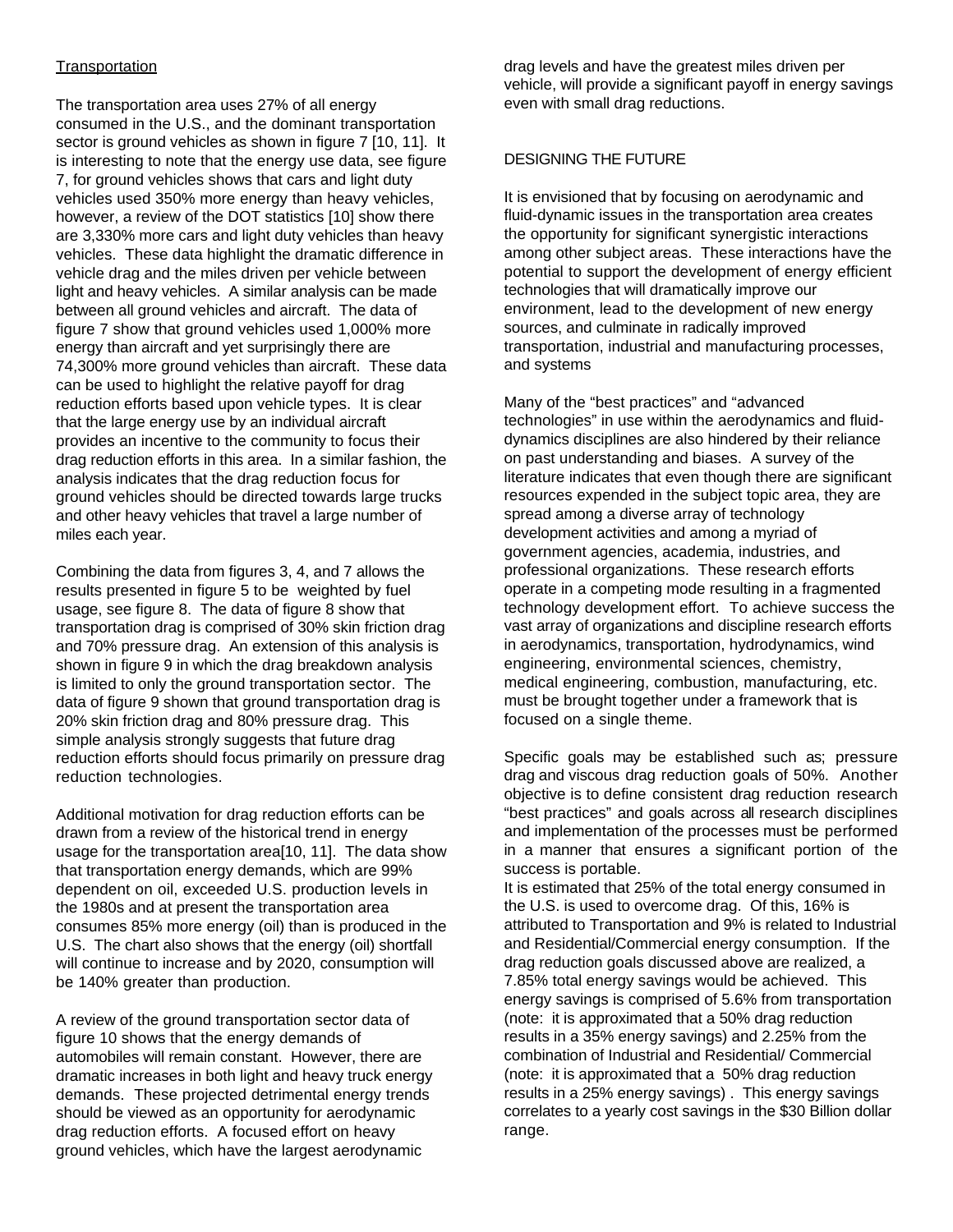### Drag Reduction Technologies

To achieve success both skin-friction drag [24, 38-68] and pressure drag [5, 18-21, 69-101] reduction technologies must be developed, applied, and transferred across discipline lines. However it has been shown that the dominant consumer of energy is the transportation sector and more specifically the ground transportation sector. It has been further shown that the majority of the energy consumed by ground transportation drag is used to overcome pressure drag. For these reasons the following section will focus on pressure drag reduction technologies for ground vehicles.

The discussion of pressure drag reduction technologies will follow the outline presented in figure 2. Specifically, pressure drag reduction technologies will be shown for surface shaping for attached flow in figure 11, surface shaping for separated flow in figures 12 and 13, surface motion in figure 14, surface permeability in figure 15, mass addition in figure 16, and energizing the external flow in figures 17-19. All of the ground vehicle drag reduction technologies presented in figures 11-19 have their lineage to the aircraft community.

Surface shaping technologies fall into two categories, those directed at attached flow and those directed at separated flow. The attached flow technologies are the most mature and are shown in figure 11 [107]. Several flying wing aircraft are depicted on the left of figure11 to represent the attached flow design concept for aircraft. For ground vehicles figure 11 show the evolution of aerodynamic shaping from a box shape with sharp corners to a highly contoured vehicle with rounded corners. This attached flow shaping is the most fundamental design technology and has been shown to provide very large drag reduction benefits that exceed 30%. This technology is the accepted standard in both the aircraft and ground vehicle industries.

The first separated flow surface shaping technology is base plates which are used to control base drag, see figure 12. The base plate technology was initially developed in 1966 by Bearman to reduce the base drag of blunt trailing edge airfoils 10% [94, 95]. This technology then found its way to ground vehicles in 1987 as documented in reference19 providing a 15% drag reduction.

The second separated flow surface shaping technology is shown in figure 13 and employs a trapped vortex to provide drag reduction. The aircraft based trapped vortex concept was initially demonstrated by Kasper in 1974 [108] and has been subsequently applied to a wide variety of airfoils and three-dimensional wings. The technology was extended to ground vehicles in 2003 by Wood and Bauer [109]. The ground vehicle application was designed to treat the gap flow between the tractor

and trailer. The concept traps a series of vortices on the front face of the trailer in order to generate a thrust force. The ground vehicle trapped vortex technology has demonstrated a drag reduction of 30%.

In the area of pressure drag reduction for ground vehicles the work of Modi [69] and Englar [20] are noteworthy for transferring the technology from aircraft to ground vehicles, see figures 14, and 15, respectively. Modi also has transferred the technology out of the transportation area as documented in reference 69. There are similarities in the work of Modi and Englar in that they both add momentum to the flow in order to eliminate/control flow separation. Modi employs a moving surface (see figure 14) to achieve this end whereas Englar uses air injection (figure 15). Both have achieved significant drag reductions on the order of 30% with their associated technologies.

As shown in figure 16, the passive porosity work of Bauer and Wood [101] employs a passive feedback mechanism to control flow separation on a blunt base and produces a drag reduction of 15%. It is interesting to note that passive porosity technology has its roots in the Industrial area where it was used for vortex shedding control on smoke stacks. This technology was transferred to the aerodynamic community to be used as a liner for wind tunnel walls. Another evolution of the technology occurred in the 1980s and produced a drag reduction concept as documented by the work of Bauer [101].

The final technology area is the use of passive devices to energize the external flow field in order to reduce or eliminate flow separation. Three technologies are presented in this area. Figures 17 and 18 show concepts that employ vortex flows and figure 19 show the use of a nozzle to increase the velocity and momentum of an unsteady flow field.

Vortex generators technology is a much more mature, diverse, and far reaching in acceptance [61], see figure 17. Vortex generators were initially developed and applied to aircraft but have been accepted throughout the transportation and Industrial areas. Vortex generators can be found on aircraft, ground vehicles, and watercraft and in diffusers and heat exchangers. Vortex generators are designed as both active and passive devices, mechanical and pneumatic devices, and operate on the boundary layer flow. Representative drag reduction benefits for aircraft have exceeded 20% but only marginal results have been realized on ground vehicles.

The second vortex based technology is the vortex strake as shown in figure 18. The vortex strake is used as a flow control and lift enhancement device for aircraft as noted by the F-18 on the left side of figure 18 [110]. The vortex strake technology was extended to ground vehicles by Wood and Bauer [109]. For the ground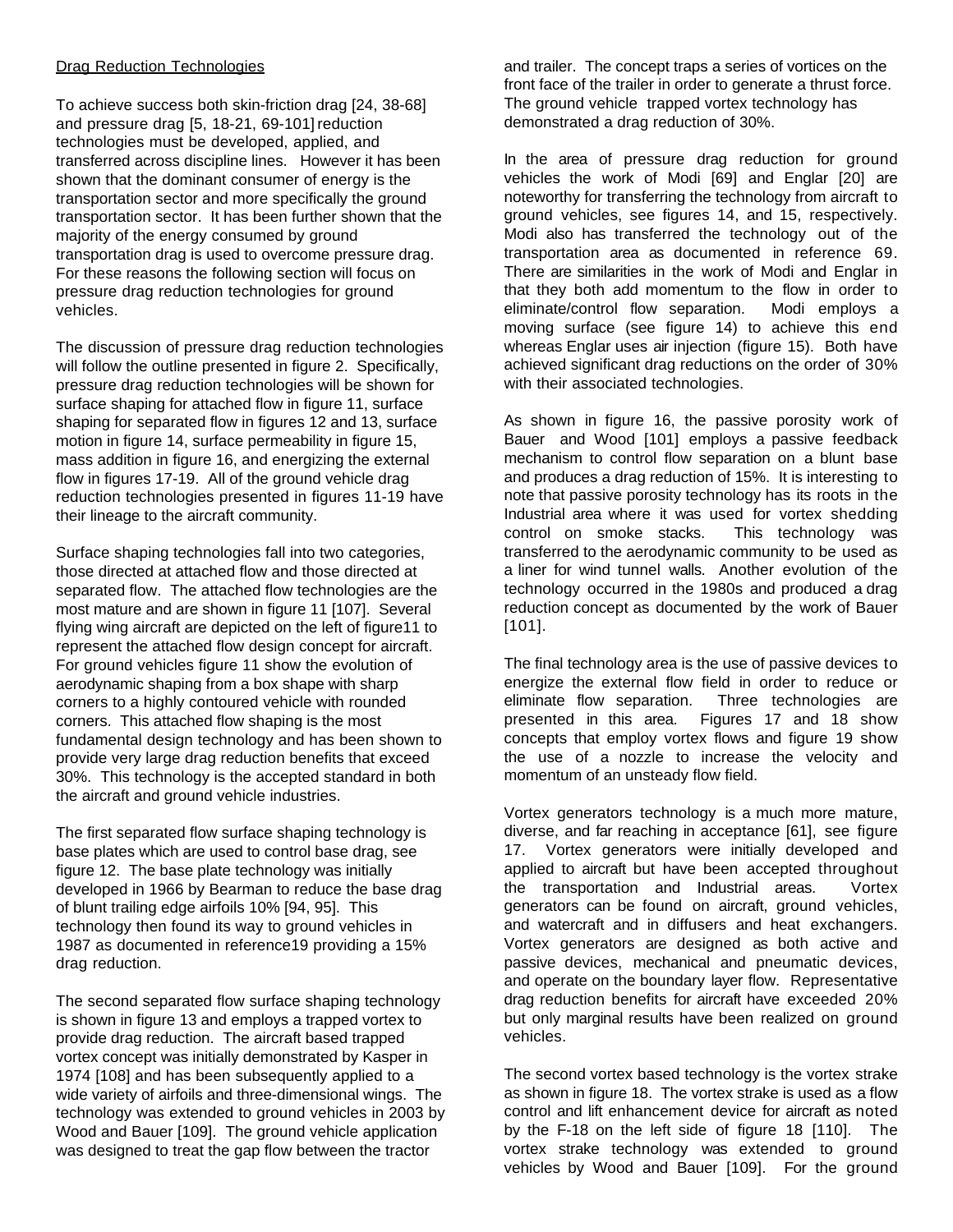vehicle application strakes were installed on the aft portion of a trailer in order to energize and direct the flow exiting the trailer and flowing into the bluff base wake region. This concept has shown drag reductions greater than 10%.

The final technology is related to the use of a contraction cone to add momentum to the unsteady undercarriage flow and to direct the high momentum flow into the trailing wake, see right side of figure 19. The design of the high momentum mud flap concept [109] is taken from low speed wind tunnel design [111] technology, specifically the design of the contraction cone as noted on the left side of the figure. In wind tunnel design, care is taken to minimize the pressure gradients at the start and the end of contraction and to minimize separation in the corners. For the ground vehicle drag reduction concept the contraction cone is a two dimensional design, where the trailer under surface and the ground form parallel sides. The two vertical sides are carefully designed to minimize flow separation while increasing the undercarriage flow velocity. This technology has shown drag reduction of greater than 10%.

Additional extensions/crossovers of each of these technologies is possible with clear applications to diffusers, ducting, pipes, valves, and heat exchangers to name a few. There are also other aerodynamic technologies such as thrust vectoring [85] self activating flaps [72], oscillating flow spoilers [74], and pneumatic spoilers [82] that would improve the performance of ground vehicles as well as various industrial and manufacturing systems.

To complete the discussion of drag reduction technologies a few comments are offered on skin friction drag reduction. A literature survey of the skin-friction drag area highlights the diversity and magnitude of the research being performed by a broad cross section of Industries and agencies [24, 38-69]. The area of skinfriction drag reduction is typically divided into two efforts, those focused on maintaining a laminar boundary layer and efforts reducing the turbulent boundary-layer skinfriction drag. It is beyond the scope of this paper and the author to address the diversity and complexity of this topic area other than to recognize that it is a highly competitive area and it appears to be driven by economic factors that dominate the Industrial area within the U.S.

However, there are several examples worth noting. One of the skin friction drag cross over technologies is riblets [65]. Riblets were conceived from observations of nature [102-105], specifically the skin of a shark, and they were originally developed for aircraft applications. They have found their way onto watercraft and into pipes and ducts. It is interesting to note that they have not

achieved universal success in the aerospace community but a version of the technology is used in the Industrial area for pipe flows [24].

Other skin friction drag reduction technologies are laminar flow control with boundary layer removal or wall cooling [66], turbulent boundary layer polymer addition and bubble injection [59], and wall oscillation and compliant walls [41].

## Drag Reduction Assessment

The previous discussion has argued that significant reductions in energy usage can be achieved by focusing drag reduction efforts on ground transportation pressure drag. To provide additional focus to this argument three summary charts are presented in figures 20 through 22. Figure 20 presents a matrix that show the recommended vehicle classes that would benefit from an application of the various drag reduction technologies. The chart indicates that only surface shaping and energy addition technologies are applicable to all ground vehicle classes. Surface motion, surface permeability, and mass addition technology are more restrictive due to increased complexity, cost and maintenance.

A simplistic cost benefit analysis of the technologies for each vehicle class is presented in figure 21. These results are presented as the time in years for a return on investment (ROI) required to install each technology type on the subject vehicle class. The information contained in figure 21 show that the two surface shaping technologies and the energy addition technologies provide an ROI of less than one year. The next most promising technology type is the mass-addition concept that has an ROI of less than two years.

Presented in figure 22 are the final technology assessment chart that shows the drag reduction potential and thus the fuel savings available for two of the three most promising technology types. Because the attached flow surface shaping technology is viewed as an industry standard it is not included in the summation of additional fuel saving benefit. Due to the limited application and long term payback the benefits associated with surface motion, surface permeability, and mass addition are not included. The information of figure 22 shows that significant fuel savings can be achieved for each vehicle class. The chart show fuel savings of 15- 25% for heavy trucks, 10-14% for light trucks , and 4- 10% for automobiles can be realized if separated flow surface shaping and energy addition technologies are applied. These technologies have the potential to reduce ground vehicle fuel consumption within the United States by more than 10% and provide a cost savings of 20 billion dollars a year.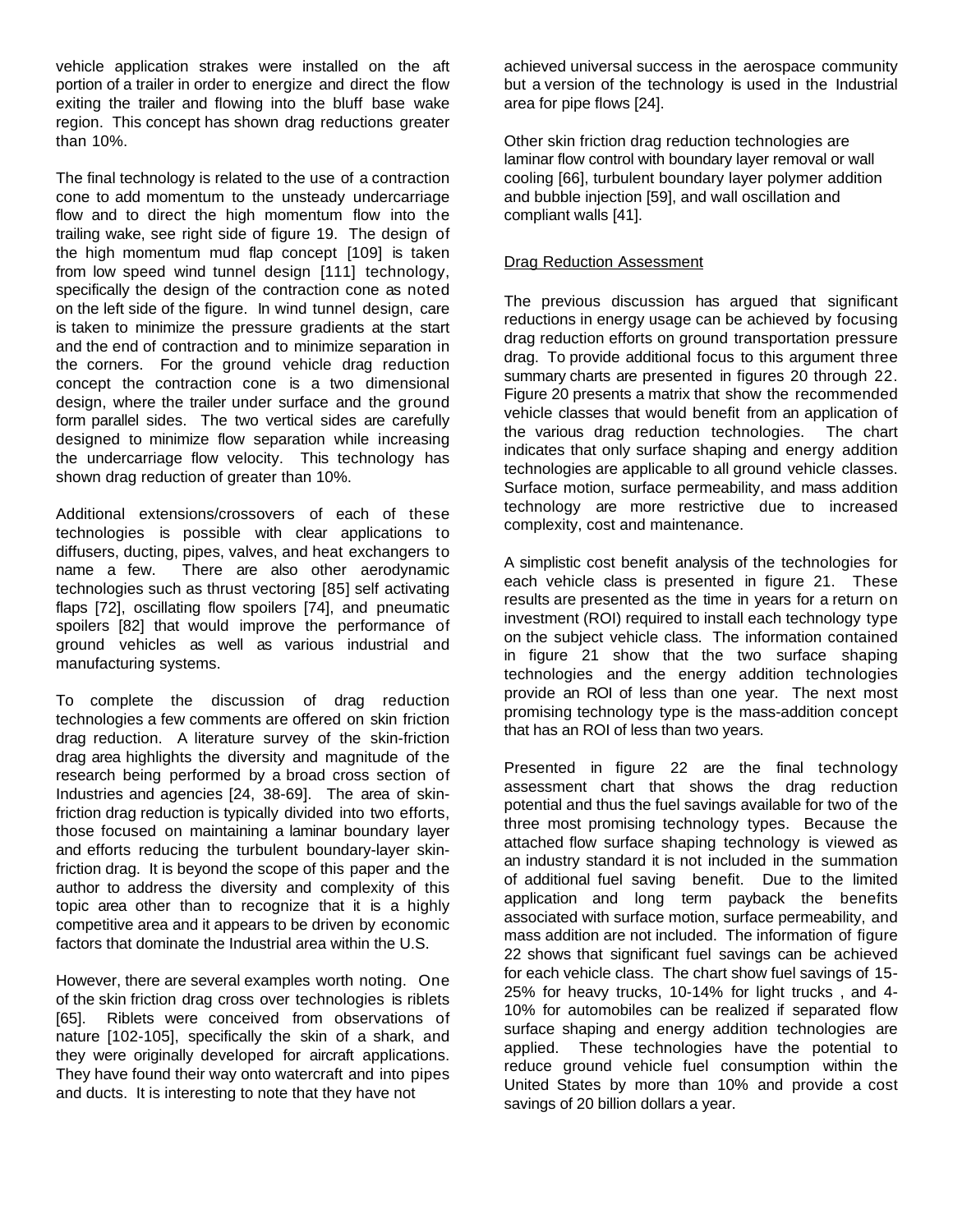## **CONCLUDING REMARKS**

An assessment of the role of fluid dynamic resistance and/or aerodynamic drag on transportation energy use in the United States is presented. Existing data indicates that up to 25% of the total energy consumed in the United States is used to overcome aerodynamic drag, 27% of the total energy used in the United States is consumed by transportation systems, and 60% of the transportation energy or 16% of the total energy consumed in the United States is used to overcome aerodynamic drag in transportation systems. Application of existing pressure drag reduction technologies to ground vehicles will provide yearly energy savings of 20 billion dollars.

## **REFERENCES**

- 1. U.S. Department of Energy, http://www.doe.gov , Dec. 2002.
- 2. U.S. Department of Energy, Energy Information Administration, http://www.eia.doe.gov/oiaf/aeo , Dec. 2002.
- 3. U.S. Department of Energy, Oak Ridge National Laboratory, http://www.ornl.gov , Dec. 2002.
- 4. Kucheman, D.: The Aerodynamic Design of Aircraft. Pergamon Press, 1978.
- 5. Hucho, W. H., Editor: Aerodynamics of Road vehicles. From Fluid Mechanics to Vehicle Engineering. Butterworth-Heinemann, London, 1990.
- 6. U.S. Department of Energy, Lawrence Livermore Laboratory, http://eetd.lbl.gov/EA.html , Dec. 2002.
- 7. U.S. Department of Energy, Office of Transportation Technologies, Oak Ridge National Laboratory. Transportation Energy Data Book: Edition 22.
- 8. U.S. Department of Energy, Office of Energy Efficiency and Renewable Energy, Office of Industrial Technologies. http://www.oit.doe.gov/bestpractices/, Dec 2002.
- 9. U.S. Department of Energy, Energy Information Administration. Annual Energy Outlook. 2001. http://www.eia.doe.gov/emeu/aer/contents.html , Dec. 2002.
- 10. U.S. Department of Transportation, Bureau of Transportation Statistics, Transportation Statistics Annual Report 2000, BTS 01-02. http://www.bts.gov/, Dec. 2002.
- 11. U.S. Department of Transportation, Federal Aviation Administration, http://www2.faa.gov/, Dec. 2002.
- 12. Wood, R. M. and Bauer, S. X. S: The Natural Flow Wing-Design Concept. NASA TP-3139, May 1992.
- 13. Wood, R. M. and Bauer, S. X. S.: Flying Wings/Flying Fuselages: AIAA 2001-0311.
- 14. Gad-el-Hak, M.: Modern Developments in Flow Control. Appl. Mech. Rev. 49, 365, 1996.
- 15. Hoerner, S. F.: Fluid Dynamic Drag Hoerner, Midland Park, and N.J.. 1965.
- 16. Hefner, J. N., Weinstein, L. M., and Bushnell, D. M.: in Viscous Flow Drag Reduction. Progress in Astronautics and Aeronautics. Edited by G. R. Hough. AIAA , New York, 1980.
- 17. Lachmann, G. V.: Boundary Layer and Flow Control. Vol. 2, Pergamon Press, 1961.
- 18. Nakamura, S., Hively, E. M., and Conlisk, A. T.: LES Simulation of Aerodynamic Drag for Heavy Duty Trailer Trucks. FEDSM 2002-31427. Proc. Of the ASME Fluids Engr. Div. Summer Meeting, July 14-18, 2002.
- 19. McCallen, R., Couch, R., Hsu, J., Browand, F., Hammache, M., Loenard, A., Brady, M., Salari, K., Rutledtge, W., Ross, J., Storms, B., Heineck, J. T., Driver, D., Bell, J., and Zilliac, G.: Progress in Reducing Aerodynamic Drag for Higher Efficiency of Heavy Duty Trucks (Class 7-8). SAE 1999-01-2238, 1999
- 20. Angler, R. J.: Advanced Aerodynamic Devices to Improve the Performance, economics, Handling and Safety of Heavy Vehicles. SAE 2001-01- 2072. SAE Government/Industry Meeting, May 14-16, 2001
- 21. Clark III, H. and Deutusch, S.: Microbubble Skin Friction Reduction on an Axisymmetric Body Under the Influence of Applied Axial Pressure Gradients. Physcis of Fluids, 3, 12, Dec. 1991, pp. 2948-2954.
- 22. Virk, P. S.: Drag Reduction in Rough Pipes. J. Fluid Mech. 45. 225, 1970.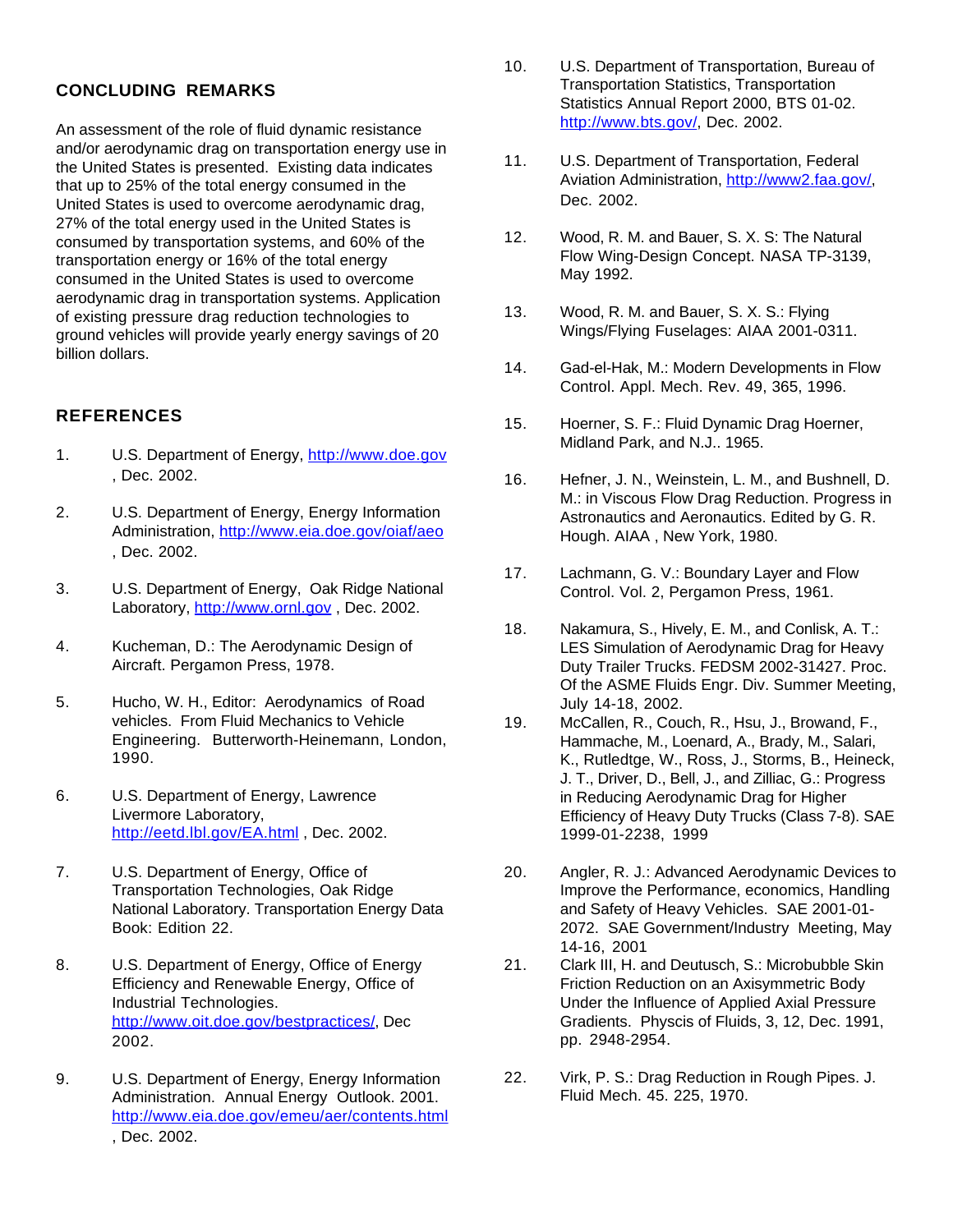- 23. Lee, C., Kim, J. and Choi, H.: Suboptimal Control of Turbulent Channel Flow for Drag Reduction. J. Fluid Mech. Vol. 358, pp. 245-258, 1998.
- 24. Christodoulou, C., Liu, K. N., and Joseph, D. D.: Combined Effects of Riblets and Polymers on Drag Reduction in Pipes. American Int. of Physics, 3, 5, May 1991, pp. 995-996.
- 25. Watanabe, K and Udagawa, H.: Drag Reduction of Newtonian Fluid in a Circular Pipe with a Highly Water-Repellent Wall. J. Fluid Mech. Vol. 381, pp. 225-238, 1999.
- 26. Choi, K and Graham, M.: Drag Reduction of Turbulent Pipe Flows by Circular-Wall Oscillation. Ltr. American Institute of physics, Vol. 10, No. 1, pp. 7-9, 1998.
- 27. Barlow, J. B., Guterres, R., And Ranzenbach, R.: Rectangular Bodies with Radiused Edges in Ground Effect. AIAA 99-3153.
- 28. American Institute of chemical Engineers, http://www.AICHE.org/, Dec. 2002.
- 29. Worrell, E., Phylipsen, D., Einstein, D., and Martin, N.: Energy Use and Energy Intensity of the U.S. Chemical Industry. LBNL-44314, April 2000.
- 30. Martin, N., Worrell, E., Ruth, M. and Price, L. : Emerging Energy-Efficient Industrial Technologies.. LBNL-46990, October 2000.
- 31. Martin, N., Anglani, N., Einstein, D., Khrushch, M., Worrell, E., and Price, L. K. : Opportunities to Improve Energy Efficiency and Reduce Greenhouse Gas Emissions in the U.S. Pulp and Paper Industry.. LBNL-46141, July 2000.
- 32. Sathaye, J., Price, L., Worrell, E., Ruth, M., Schaeffer, R., Costa, M. M., Wang, Y., Roy, J., Das, S., Winkler, H., Spalding-Fecher, R., Afrane-Okese, Y., Davidson, Q.: Multi-Project Baselines For Evaluation Of Industrial Energy-Efficiency And Electric Power Projects. LBNL-48242. 2001
- 33. American Petroleum Institute, http://apiec.api.org/frontpage.cfm , Dec. 2002.
- 34. Levine, M. D.:, Martin, N., Price, and Worrell, E.: Energy Efficiency Improvement Utilizing High Technology: An Assessment of Energy Use in Industry and Buildings.. London: World Energy Council, 1995.
- 35. Emmerich, S. J. and Persily, A.K.: Energy Impact of Filtration and Ventilation in U. S. Office Buildings Using Multi-Zone Airflow Simulation. Proceedings of IAQ and Energy 98 Conference. New Orleans, LA 22-27 Oct. 1998. IAQ and Energy 98, pg 191-203.
- 36. Grot, R. A. and Persily, A. K.: Measured Air Filtration and Ventilation Rates in Eight Large Office Buildings. Proceedings of Measured Air Leakage of Buildings. ASTM STP 904, American Society for Testing and Materials.
- 37. VanBronkhorst, D. A., Persily, A. K., and Emmerich, S. J.: 1995. Energy Impacts of Air Leakage in U. S. Office Buildings. Proc. of 16<sup>th</sup> AIVC Conference.
- 38. Kramer, B. R., Smith, B. C., Heid, J. P., Noffz, G. K., Richwine, D. M., and Ng, T.: Drag Reduction Experiments Using Boundary Layer Heating. AIAA-99-0134. 1999
- 39. Hwang, D. P. and Biesiadny, T. J.: Experimental Evaluation of Penalty Associated with Micro-Blowing for Reducing Skin Friction. AIAA-98- 0677. 1998
- 40. Corke, T. C., Jumper, E. J., Post, M. L., Orlov, D., and McLaughlin, T. E.: Application of Weakly Ionized Plasmas as Wing Flow-Control Devices. AIAA 2002-0350. 2002
- 41. Lekoudis, S. G. and Sengupta, T. K.: Two-Dimensional Turbulent Boundary Layers Over Rigid and Moving Swept Wavy Surfaces. Physics Fluids, No.. 29, Vol. 4, April 1986, pp. 964-970.
- 42. Sahlin, A., Alfredsson, P. H., Johansson, A. V.: Direct Drag Measurements for a Flat Plate with Passive Boundary Layer Manipulators. Physics Fluids, No.. 29, Vol. 3, April 1986, pp. 696-700.
- 43. Schlichting, H.: Boundary Layer Theory. McGraw Hill, New York, NY, 1977.
- 44. Cadot, O., Bonn, D., and Douady, S.: Turbulent Drag Reduction in a Closed Flow System: Boundary layer Versus Bulk Effects. Physics of Fluids. Vol 10, No. 2, Feb 1998 pp. 426-436.
- 45. Kang, S. and Choi, H.: Active Wall Motions for Skin Friction Drag Reductions. Physics of Fluids. Vol. 12, No. 12, Dec. 2000, pp. 3301-3304.
- 46. Lee, C and Kim, J.: Control of the Viscous Sublayer for Drag Reduction. Physics of Fluids, Vol. 14, No. 7, July 2002, pp. 2523-2529.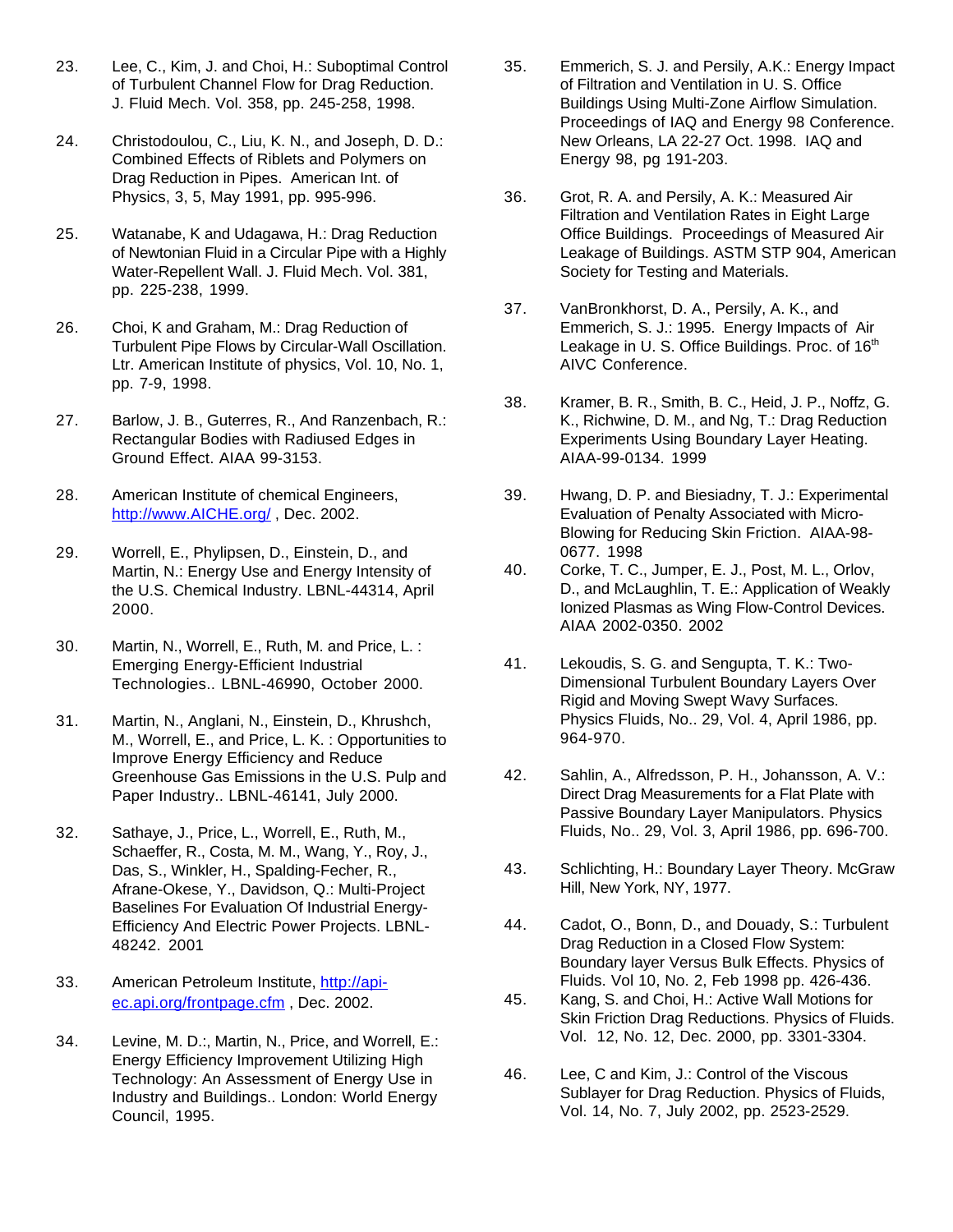- 47. Baron, A. and Quadrio, M.: Turbulent Boundary Layer Over Riblets: Conditional Analysis of Ejection-Like Events. Int. J. Heat and Fluid Flow, Vol. 18, No. 2,pp.:188-196, 1997.
- 48. Endo, T., Kasagi, N. and Suzuki, Y.: Feedback Control of Wall Turbulence with Wall Deformation. Int. J. of Heat and Fluid Flow, 21, pp. 568-575, 2000.
- 49. Choi, K and Clayton, B. R.: The Mechanism of Turbulent Drag Reduction with Wall Oscillation. Int. J. of Heat and Fluid Flow, 22, pp. 1-9, 2001.
- 50. Satake, S. and Kasagi, N.: Turbulence Control with Wall-Adjacent Thin Layer Damping Spanwise Velocity Fluctuations. Int. J. of Heat and Fluid Flow, Vol. 17, No. 3, June 1996, pp. 343-352.
- 51. Nouri, J. M. and Whitelaw, J. H.: Flow of Newtonian and non-Newtonian Fluids in an Eccentric Annulus with Rotation on the Inner Cylinder. Int. J. of Heat and Fluid Flow, Vol. 18, No. 2, April 1997, pp. 236-246.
- 52. Kerho, M.: Active Reduction of Skin Friction Drag Using Low-Speed Streak Control (Invited). AIAA 2002-0271, Jan. 14-17 2002.
- 53. Choi, K. –S., Yang, X., Clayton, B. R., Glover, E. J., Atlar, M., Semenov, B. N., and Kulik, V. M.: Turbulent Drag Reduction Using Compliant Surfaces. Proc. R. Soc. London A, 453, pp. 2229-2240, 1997.
- 54. Skvortsov, V., Kuznetsov, Y., Klimov, A., Leonov, S., Markin, V. and Uspenskii, A.: Investigation of the Plasma Aerodynamic Effects on the Models of Various Geometry. AIAA 99- 4854, 1999..
- 55. Schubauer, G. B. and Spangenberg, W. G.: Forced Mixing in Boundary layers. NBS Rpt. 6107, Aug. 1958.
- 56. McComb, W. D. and Rabie, L. H.: Local Drag Reduction Due to Injection of Polymer Solutions into Turbulent Flow in a Pipe. AIChE J., 28, 547, 1982.
- 57. Kawaguchi, Y., Segawa, T., Feng, Z. and Li, P.: Experimental Study on Drag-Reducing Channel Flow with Surfactant Additives-Spatial Structure of Turbulence Investigated by PIV System. Int. J. of Heat and Fluid Flow, 23, pp. 700-709, 2002.
- 58. Den Toonder, J. M. J., Hulsen, M. A., Kuiken, G. D. C., and Nieuwstadt, F. T. M.: Drag Reduction by Polymer Additives in a Turbulent pipe Flow: Numerical and Laboratory Experiments. J. Fluid Mech. Vol. 337, pp. 193-231, 1997.
- 59. Sreenivasan, K. R. and White, C. M.: The Onset of Drag Reduction by Dilute Polymer Additives, and the Maximum Drag Reduction Asymptote. J. Fluid Mech. Vol. 409, pp. 149-164, 2000.
- 60. Koskie, J. E. and Tiederman, W. G.: Polymer Drag Reduction of a Zero-Pressure Gradient Boundary Layer. Phys. Fluids, Vol. 3, No. 10, pp. 2471-2473, 1991.
- 61. Ashill, P. R., Fulker, J. L. and Hackett, K. C.: Studies of Flows Induced by Sub Boundary Layer Vortex Generators (SBVGs). AIAA-2002- 14121.
- 62. Walsh, M. J.: Riblets as a Viscous Drag Reduction Technique. AIAA Journal, Vol. 21, No. 4, Apr. 1983, pp. 485-486.
- 63. Bons, J. P., Sondergaard, R. and Rivir, R. B.: Turbine Separation Control Using Pulsed Vortex Generator Jets. ASME paper 2000-GT-0262.
- 64. Neiuwstadt, F. T. M., Wolthers, W., Leijdens, H., Krishna Prasad, K. and Schwarz-van Manen, A.: The Reduction of Skin Friction by Riblets Under the Influence of an Adverse Pressure Gradient. Exp. In Fluids, Vol. 15, pp. 17-26, 1993.
- 65. Lynch, F. T. and Klinge, M. D.: Some Practical Aspects of Viscous Drag Reduction Concepts. SAE Paper 912129, Sept 1991.
- 66. Hefner, J. N. and Bushnell, D. M.: Viscous Drag Reduction Via Surface Mass Injection. In Viscous Drag Reduction in Boundary layers, AIAA, 1989.
- 67. Hwang, D. P.: A Proof of Concept Experiment for Reducing Skin Friction by Using a Micro-Blowing Technique. AIAA 97-0546.
- 68. Seifert, A., Bachat, T., Koss, D., Shepshelovich, M. and Wygnanski, I.: Oscillatory Blowing: A Tool to Delay Boundary-layer Separation. AIAA Journal, Vol. 31, No. 11, Nov. 1993, pp. 2052- 2060.
- 69. Mode, V. J. and Deshpande, V. S.: Aerodynamics of a Building with Momentum Injection. AIAA 2001-2456.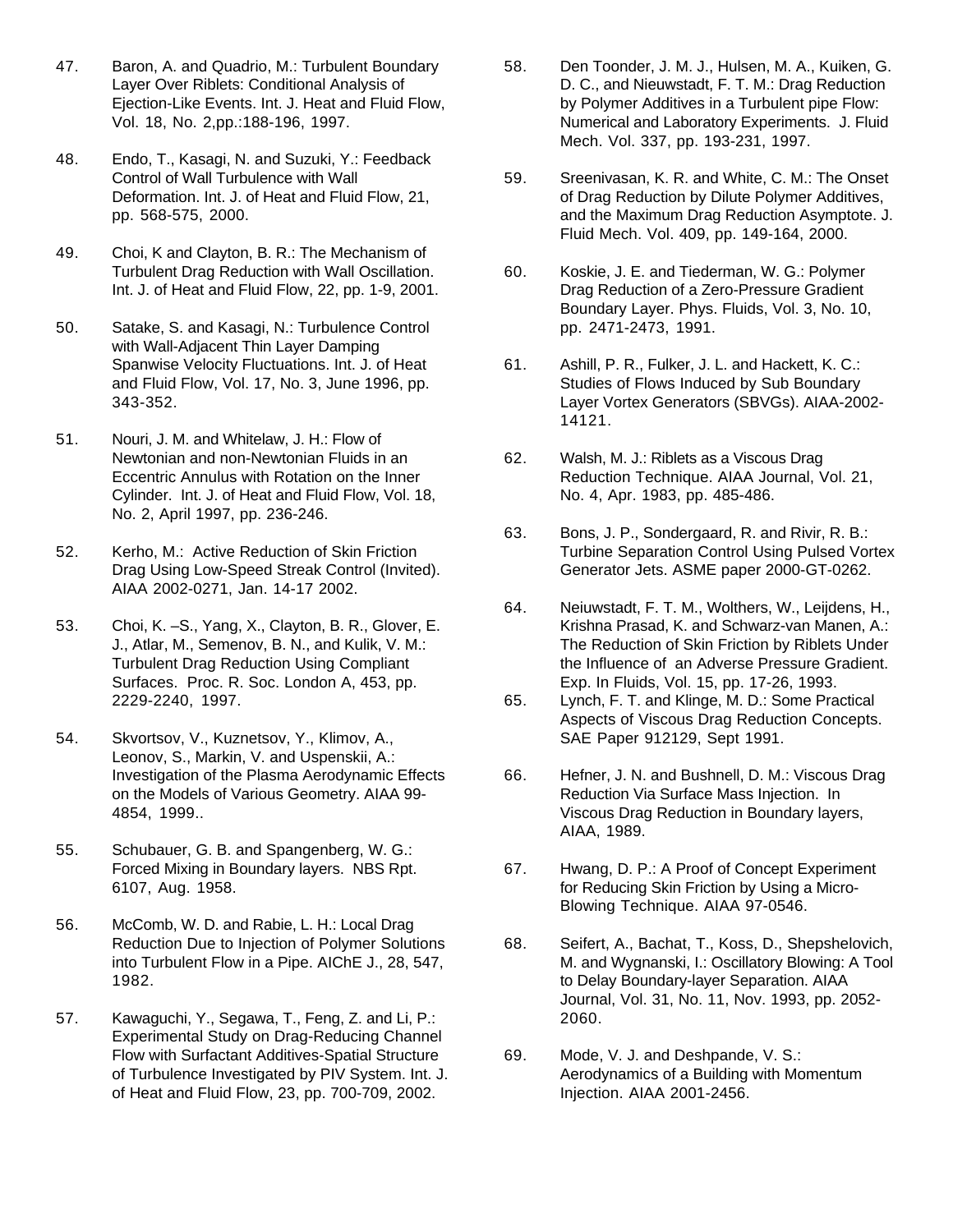- 70. Bur, R., Corbel, B. and Delery, J.: Study of Passive Control in a Transonic Shock Wave/Boundary Layer Interaction. AIAA 97- 0217.
- 71. Bramesfeld, G. and Maughmer, M. D.: Experimental Investigation of Self-Actuating, Upper Surface, High-Lift-Enhancing Effectors. J. of Aircraft, Vol. 39, No. 1, Jan-Feb 2002, pp. 120-124.
- 72. Rao, N. M., Feng, J., Burdisso, R. A., and Ng, W. F.: Active Flow Control to Reduce Fan Blade Vibration and Noise. AIAA 99-1806.
- 73. Dima, C. and deMatteis, P.: Effects of Shock and Boundary-Layer Control Techniques on Transonic Flows About Airfoils. AIAA 2000- 0517.
- 74. McMichael, J. M.: Progress and Prospects for Active Flow Control Using Micro-Fabricated Electro-Mechanical Systems (MEMs). AIAA 96- 0306.
- 75. de Jager, B: Rotating Stall and Surge Control: A Survey. Prec., 34<sup>th</sup> IEEE Confg. On Decision and Control, New Orleans, LA, 1995, pp. 1857- 1862.
- 76. Kerrebrock, J. L., Zdrela, M., Merchant, A. A., and Schuler, B. J.: A Family of Designs for Aspirated Compressors. ASME 98-GT-196, 1998.
- 77. Zaman, K. B. M. Q.: Effects of Delta Tabs on Mixing and Axis Switching in Jets from Axisymmetric Nozzles. AIAA 94-0186.
- 78. Wood, N. and Nielsen, J.: Circulation Control Airfoils Past, Present, Future. AIAA 85-0204
- 79. Nielsen, J. N. and Biggers, J. C.: Recent Progress in Circulation Control Aerodynamics. AIAA 87-0001.
- 80. Qin, N., Zhu, Y., Ashill, P. and Shaw, S. T.: Active Control of Transonic Aerodynamics Using Suction, Blowing, Bumps and Synthetic jets. AIAA 2000-4329.
- 81. Gilarranz, J. L. and Rediniotis, O. K.: Compact, High-Power Synthetic Jet Actuators for Flow Separation Control. AIAA 2001-0737.
- 82. McCormick, D. C.: Boundary Layer Separation Control with Directed Synthetic Jets. AIAA 00- 0519.
- 83. Tillman, T. G. and Hwang, D. P.: Drag Reduction on a Large Scale Nacelle Using a Micro-Blowing Technique. AIAA 99-0130.
- 84. Lord, W. K., MacMartin, D. G., and Tillman, T. G.: Flow Control Opportunities in Gas Turbine Engines. AIAA 2000-2234.
- 85. Miller, D. N., Yagle, P. J., and Hamstra, J. W.: Fluidic Throat Skewing for Thrust Vectoring Nozzles in Fixed Geometry Nozzles. AIAA 99- 0365.
- 86. Decker, R. K., Naughton, J. W. and Whitmore, S. A.: Modification of Base Drag Through Boundary-Layer Manipulation. AIAA 2002- 0273. Jan 14-17, 2002.
- 87. Viswanath, P. R.: Drag Reduction of Afterbodies by Controlled Separated Flows: Generic Study. AIAA 99-0274.
- 88. Whitmore, S. A., Sprague, S. and Naughton, J. W.: Wind-Tunnel Investigations of Blunt-Body Drag Reduction Using Forebody Surface Roughness. AIAA 2001-0252.
- 89. Rathakrishnan, E.: Effect of Splitter Plate on Bluff Body Drag. AIAA Journal, Vol. 37, No. 9, Sept, 1999, pp. 1125-1126.
- 90. Grosche, F. R. and Meier, G. E. A.: Research at DLR Gottingen on Bluff Body Aerodynamics, Drag Reduction by Wake Ventilation and Active Flow Control. J. of Wind Engr. And Ind. Aero. Vol. 89, pp. 1201-1218, 2001.
- 91. Mair, W. A.: Reduction of Base Drag by Boat-Tailed Afterbodies in Low-Speed Flow. Aero. Q.., Vol. 20, pp. 307-320., 1969.
- 92. Deere, K. A. and Hunter, C. A.: Experimental Investigation of Convoluted Contouring for Aircraft Afterbody Drag Reduction. AIAA 99- 2670.
- 93. Tanner, M.: New Investigations for Reducing the Base Drag of Wings with a Blunt Trailing Edge. Paper 12, AGARD Conference Proc. No. 124 on Aerodynamic Drag, April 1973
- 94. Bearman, P. W.: Investigation of the Flow Behind a Two-Dimensional Model with Blunt Trailing Edge and Fitted with Splitter Plates. J. Fluid Mechanics, Vol. 21, 1965, pp. 241-255.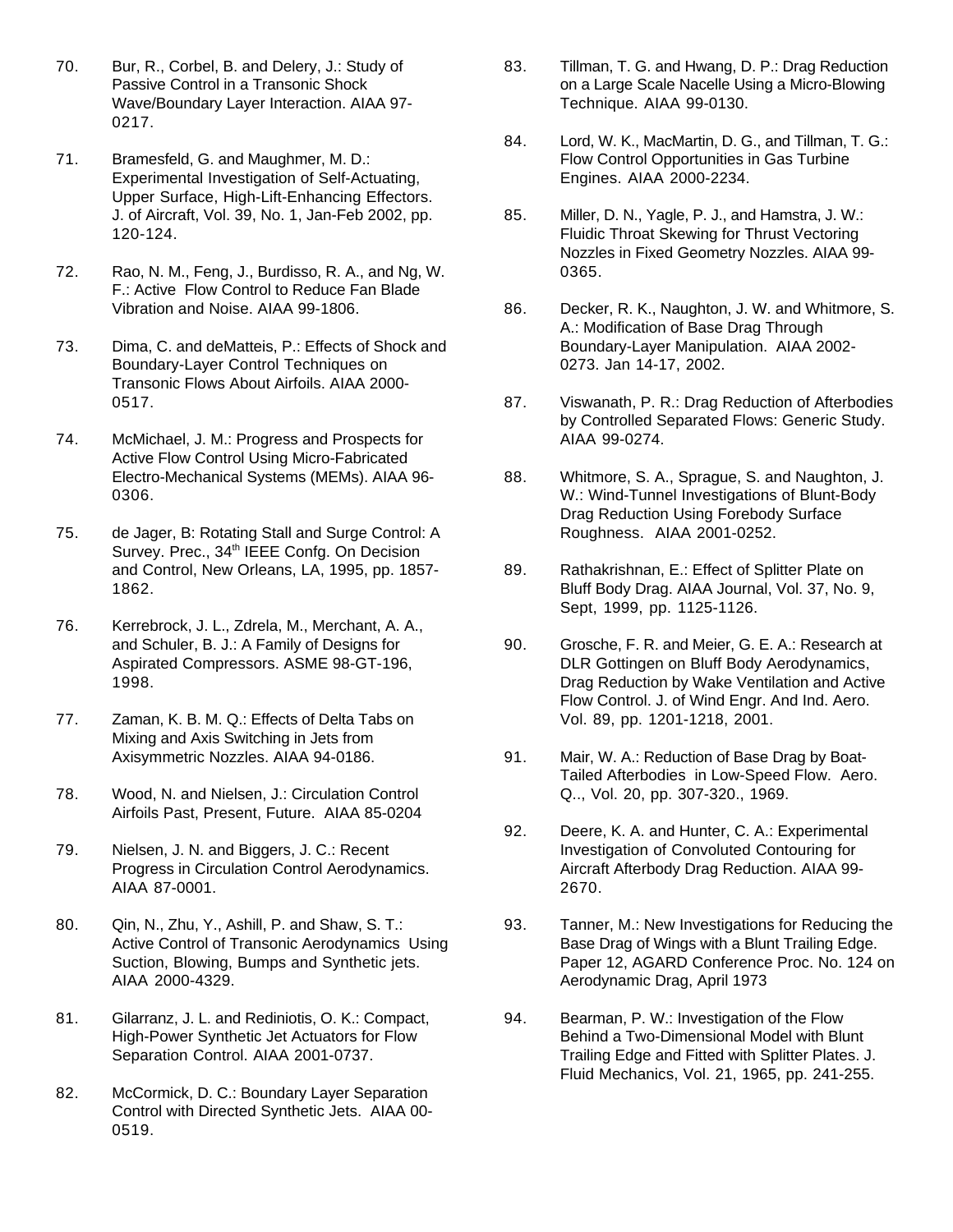- 95. Bearman, P. W.: Investigation into the Effects of Base Bleed on the Flow Behind a Two-Dimensional Model with a Blunt Trailing Edge. AGARD Conf. Proc. No. 4, Separated Flows, Part 2, 1966, pp. 479-507.
- 96. Nash, J. F.: A Discussion of Two-Dimensional Turbulent Base Flows. ARC R&M No. 3466, 1966.
- 97. Raynor, P. C.: Flow Field and Drag for Elliptical Filter Fibers. Aerosol Sci. and tech., Vol. 36, pp. 1118-1127, 2002.
- 98. Levin, D., Daser, G. and Shpund, Z.: On the Aerodynamic Drag of Ribbons. AIAA 97-1525.
- 99. Sobieczky, H, Geissler, W. and Hannemann, M.: Expansion Shoulder Bump for Wing Section Viscous/Wave Drag Control. IUTAM Symp. On Mechanics of Passive and Active Flow Control, Sept 7-11, 1998.
- 100. Tamura, T. and Miyagi, T.: The Effect of Turbulence on Aerodynamic Forces on a Square Cylinder with Various Corner Shapes. J. of Wind Engr. and Ind. Aero., Vol. 83, pp. 135-145, 1999.
- 101. Bauer, S. and Wood, R.: Base Passive Porosity for Drag Reduction. United States Patent 6,286,892, Sept. 11, 2001.
- 102. Beechert, D. W., Bruse, M., Hage, W. and Meyer, R.: Biological Surfaces and Their Technological Application – Laboratory and Flight Experiments on Drag Reduction and Separation Control. AIAA 1997-1960, 1997.
- 103. Barrett, D. S., Triantafyllou, M. S., Yue, D. K. P., Grosenbaugh, M. A. and Wolfgang, M. J.: Drag Reduction in Fish-Like Locomotion. J. of Fluid Mech. Vol. 392, pp. 183-212, 1999.
- 104. Anders, J. B.: Biomimetric Flow Control. AIAA 2000-2543.
- 105. Bechert, D. W., Bruse, M., Hage, W. and Meyer, R.: Biological Surfaces and Their Application – Laboratory and Flight Experiments on Drag Reduction and Separation Control. AIAA 97- 1960.
- 106. Lighthill, M. J.: Hydromechanics of Aquatic Animal Propulsion. Annual Review of Fluid mech., Vol. 1, 1969, pp. 413-436.
- 107. Kuchemann, D.: The Aerodynamic Design of Aircraft. Pergamon Press, NY, 1978.
- 108. Kruppa, E. W.: A Wind Tunnel Investigation of the Kasper Vortex Concept. AIAA 77-310, Jan. 10-13, 1977.
- 109. Wood, R. M. and Bauer, S. X. S: Simple and Low-Cost Aerodynamic Drag Reduction Devices for Tractor –Trailer Trucks. SAE 2003-01-3377, November 2003.
- 110. Banks, D. W., Hall, R. M., Erickson, G. E., and Fisher, D. F.: Forebody Flow Field Effects on the High Angle-of-Attack Lateral-Directional Aerodynamics of the F/A-18. AIAA-94-0170, Jan. 10-13, 1994.
- 111. Low Speed Wind Tunnel Testing, 2<sup>nd</sup> Edition. Rae, W. H. Jr. and Pope, A.. John Wiley and Sons, NY 1978.

## **CONTACT**

## Richard M. Wood

## solutions@solusinc.com

www.solusinc.com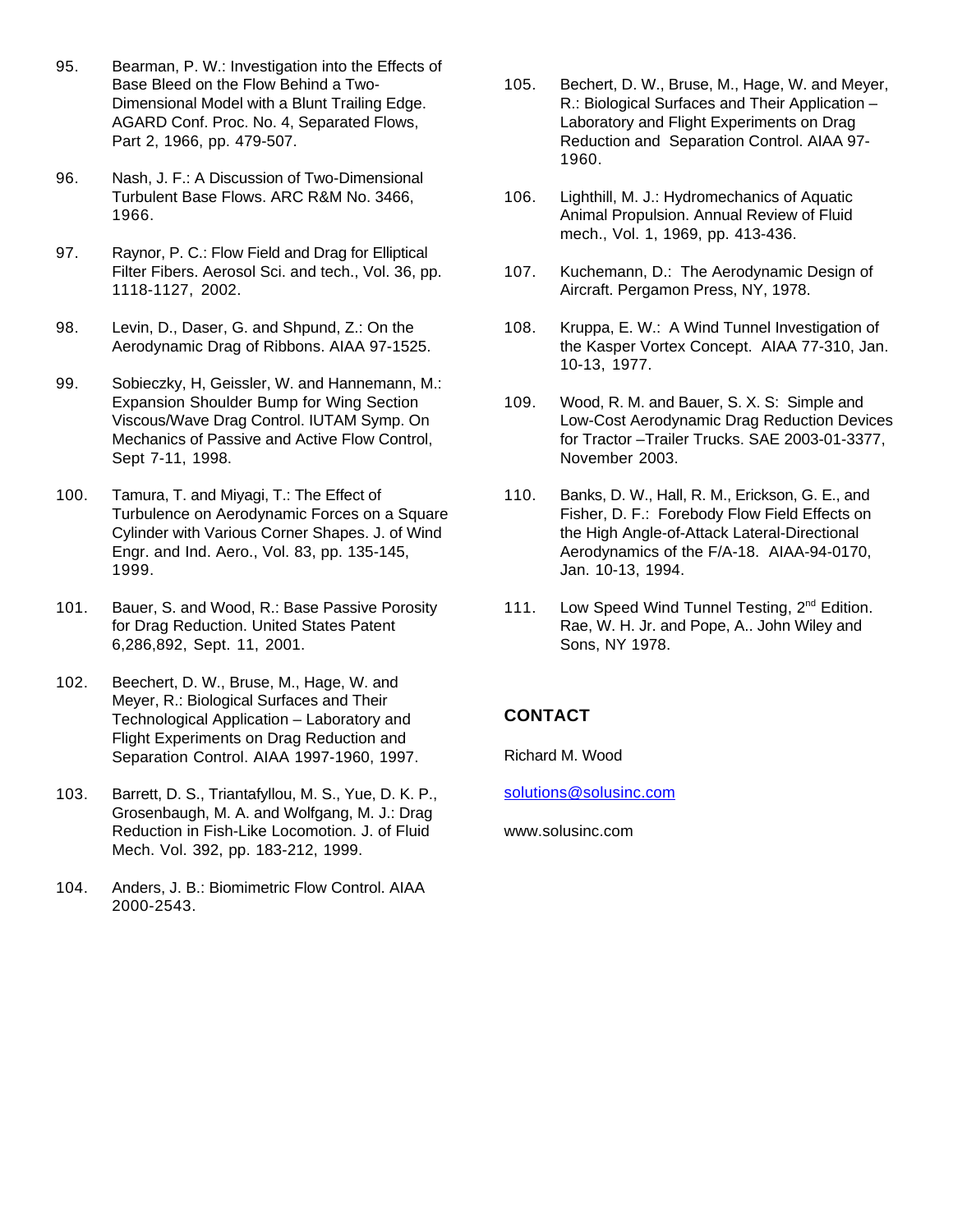| <b>Force in Nature</b> | Area of<br><b>Application</b>                                                                                               | <b>Flow Type</b>                                                                                             | <b>Drag Reduction</b><br><b>Technology</b>                                                                                                             | Phenomena                                                                                            | <b>Purpose</b>                                                           |
|------------------------|-----------------------------------------------------------------------------------------------------------------------------|--------------------------------------------------------------------------------------------------------------|--------------------------------------------------------------------------------------------------------------------------------------------------------|------------------------------------------------------------------------------------------------------|--------------------------------------------------------------------------|
| Drag / Resistance      | <b>Transportation</b><br>- Ground<br>- Air<br>- Water<br>- Rail<br>- Pipe<br><b>Industrial</b><br>- Petroleum<br>- Chemical | <b>Attached</b><br>- Laminar<br>- Turbulent<br>- Transitional<br><b>Separated</b><br>- Organized<br>- Random | <b>Surface</b><br>- Shape: Att.<br>- Shape: Sep.<br>- Motion<br>- Permeability<br>- Temperature<br>- Coating<br><b>Flow</b><br>- Addition<br>- Removal | <b>Surface</b><br>- Friction<br>- Pressure<br>- Heat Transfer<br><b>Flow</b><br>- Mass<br>- Pressure | <b>Body</b><br>- Force<br>- Motion<br><b>Flow</b><br>- Noise<br>- Mixing |
|                        | - Wood<br>- Metals<br>Res. /Comm.<br>- HVAC                                                                                 | Fluid<br>- Gas<br>- Liquid<br>- Multi-Phase                                                                  | <b>Additives</b><br>- Mass<br>- Temperature<br>- Energy                                                                                                | - Structure                                                                                          | - Motion                                                                 |

Figure 1. Interrelationship between drag force, application area, flow type, technology effectors and flow phenomena

| <b>Transportation</b>                                                                                                                                                                                         | <b>Industrial</b>                                                                                                              | Res. / Comm.                                                                |
|---------------------------------------------------------------------------------------------------------------------------------------------------------------------------------------------------------------|--------------------------------------------------------------------------------------------------------------------------------|-----------------------------------------------------------------------------|
| <b>Surface</b><br>- Shape<br>- Truck Cab Fairing<br>- Motion<br>- Rotating Cylinder<br>- Permeability<br>- Passive Porosity<br>- Temperature<br>- Laminar Flow Control<br>- Coating<br>- Polymers, Watercraft | <b>Surface</b><br>- Shape<br>- Piping and Diffusers<br>- Permeability<br>- Passive Porosity<br>- Coating<br>- Polymers, Piping | <b>Surface</b><br>- Shape<br>- Fan Diffusers<br>- Permeability<br>- Screens |
| <b>Flow</b><br>- Addition<br>- Base Area Bleed<br>- Removal<br>- Airfoil Shock Control                                                                                                                        | Flow<br>- Addition<br>- Slot Injection<br>- Removal<br>- Separation Control                                                    | Flow<br>- NA                                                                |
| <b>Additives</b><br>- Mass<br>- Circulation Control<br>- Temperature<br>- Base Burning<br>- Energy<br>- Vortex Generators                                                                                     | <b>Additives</b><br>- Mass<br>- Polymers in Piping<br>- Temperature<br>- Base Burning<br>- Energy<br>- Vortex Generators       | <b>Additives</b><br>- Energy<br>- Vortex Generators                         |

Figure 2. Representative drag reduction flow control effectors.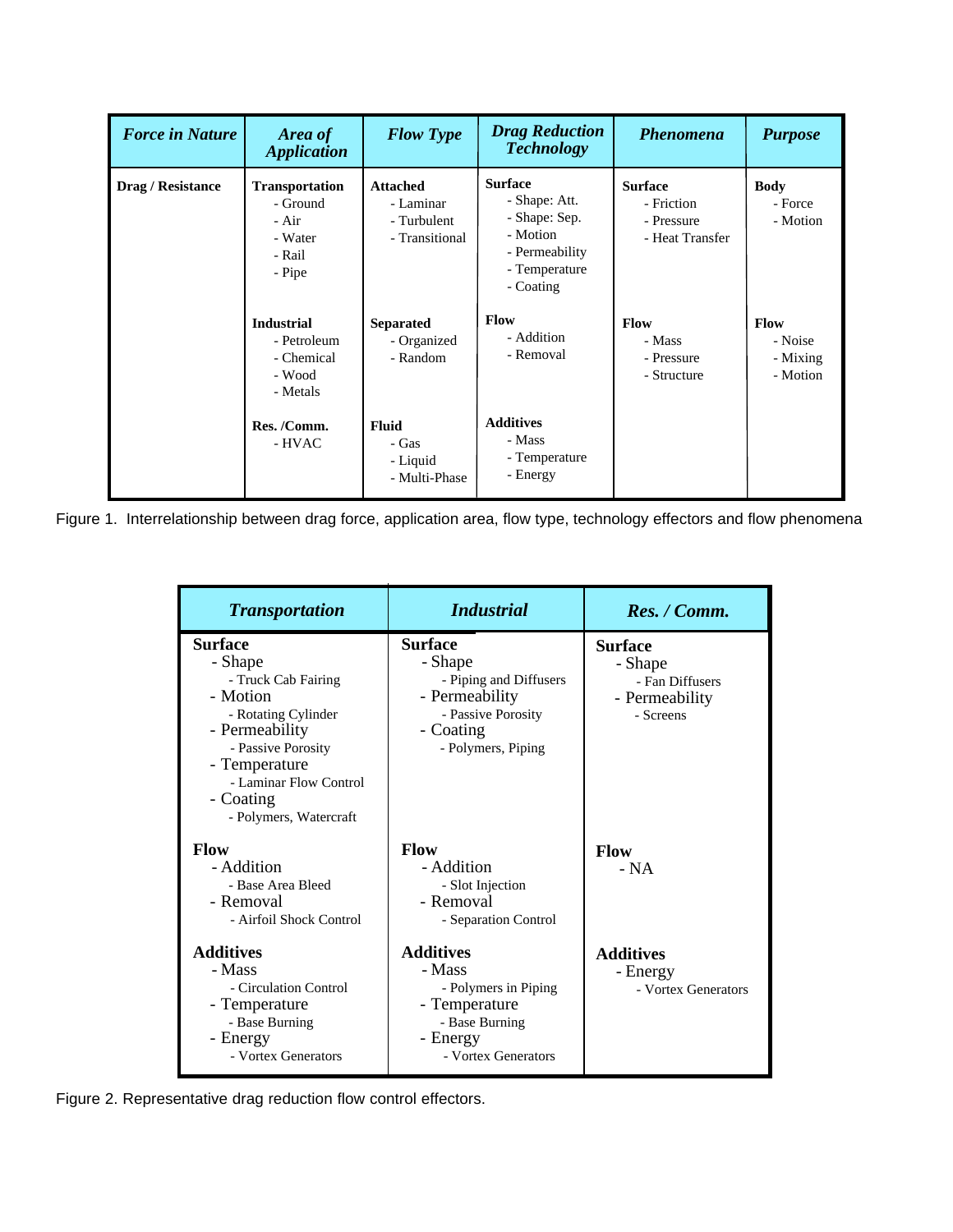

Figure 3. Distribution of drag forces for ground, air and water vehicles.



Figure 4. Energy consumed to overcome drag for ground, air, and water vehicles.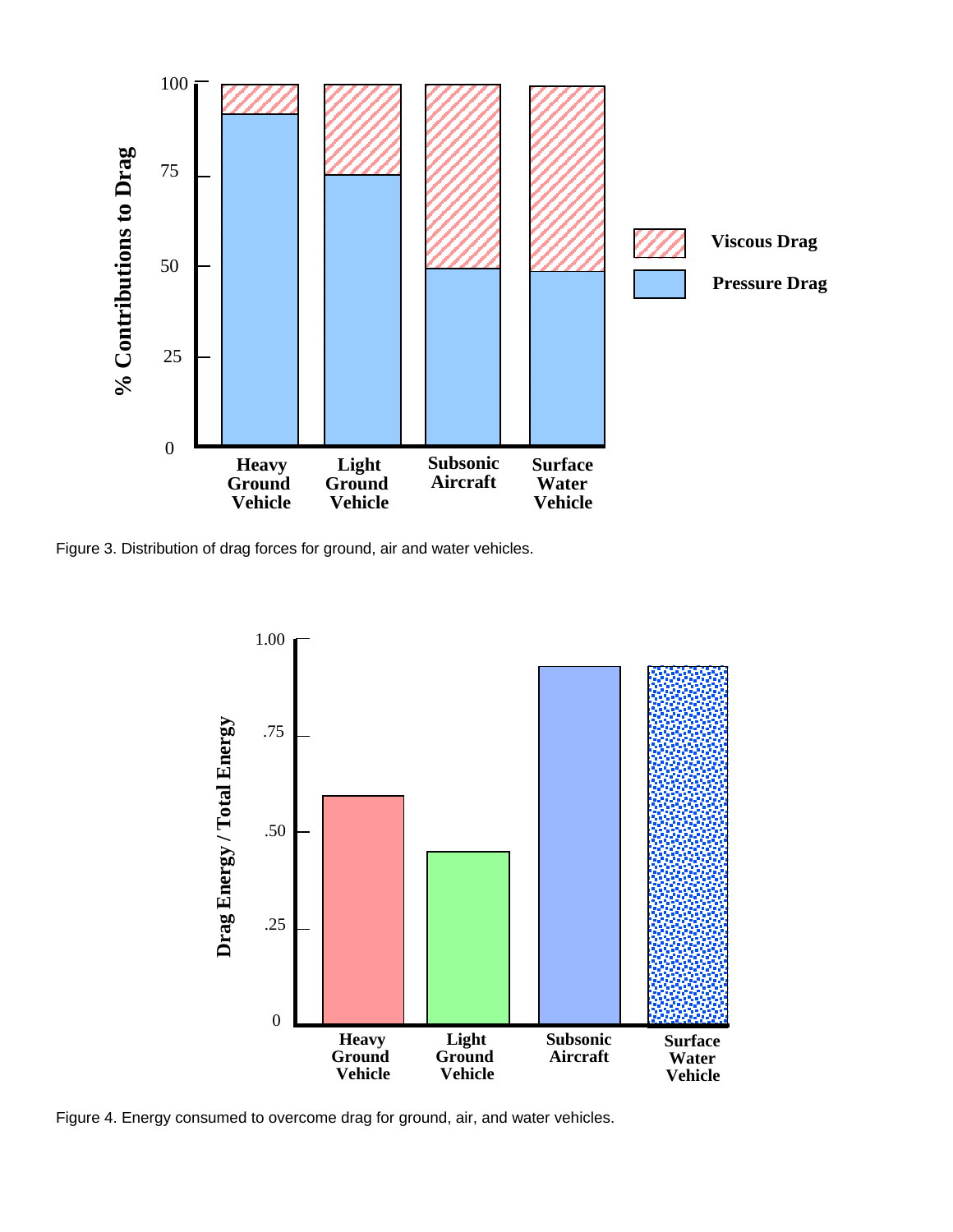

Figure 5 Distribution of drag forces for the transportation sector.



DOE, Energy Information Administration, Annual Energy Review 2000 U.S. Energy Flow Trends, Net Primary Resource Consumption 98.5 QUADS

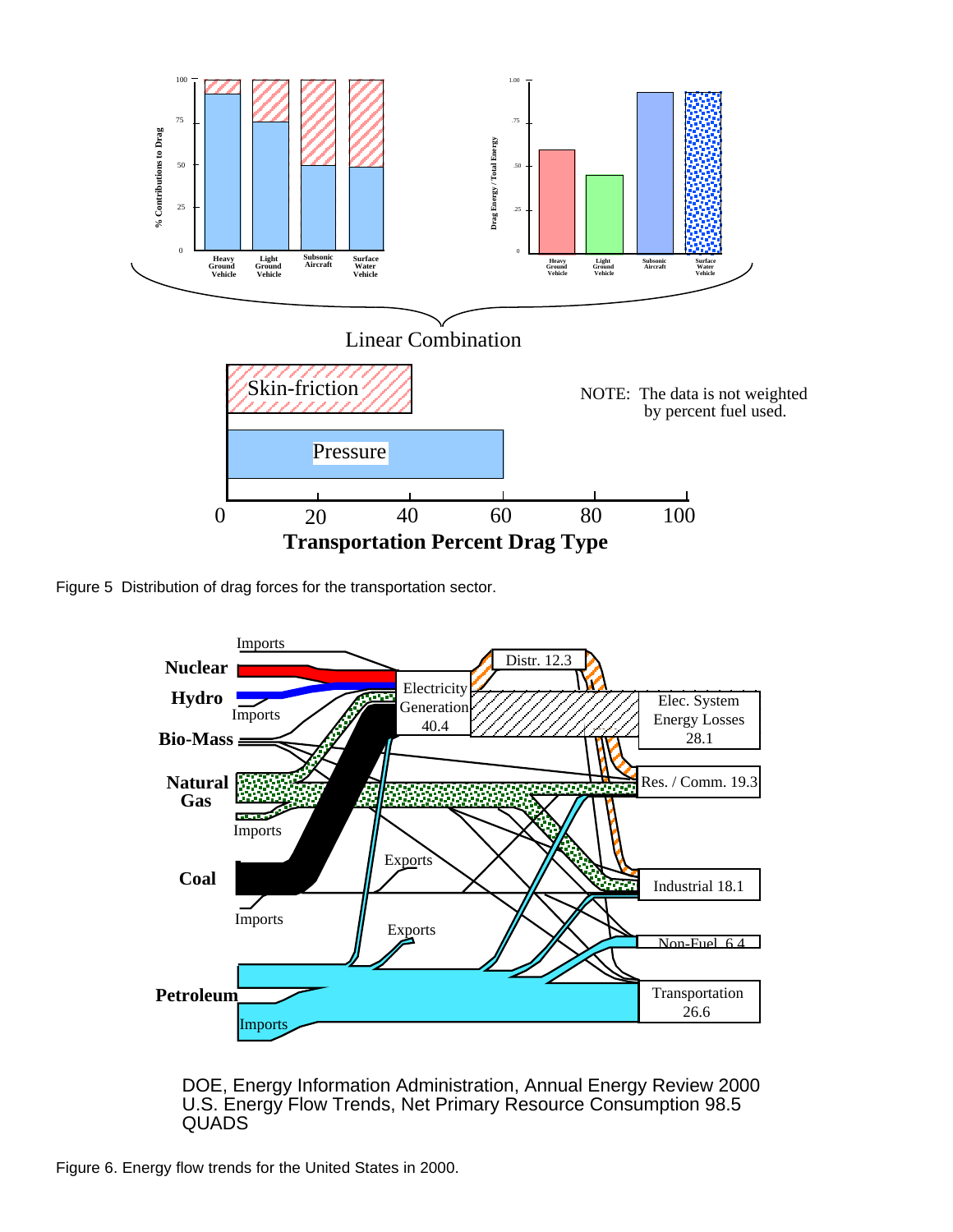

Figure 7. Distribution of transportation energy consumption.



Figure 8. Fuel usage weighted distribution of drag forces for the transportation sector.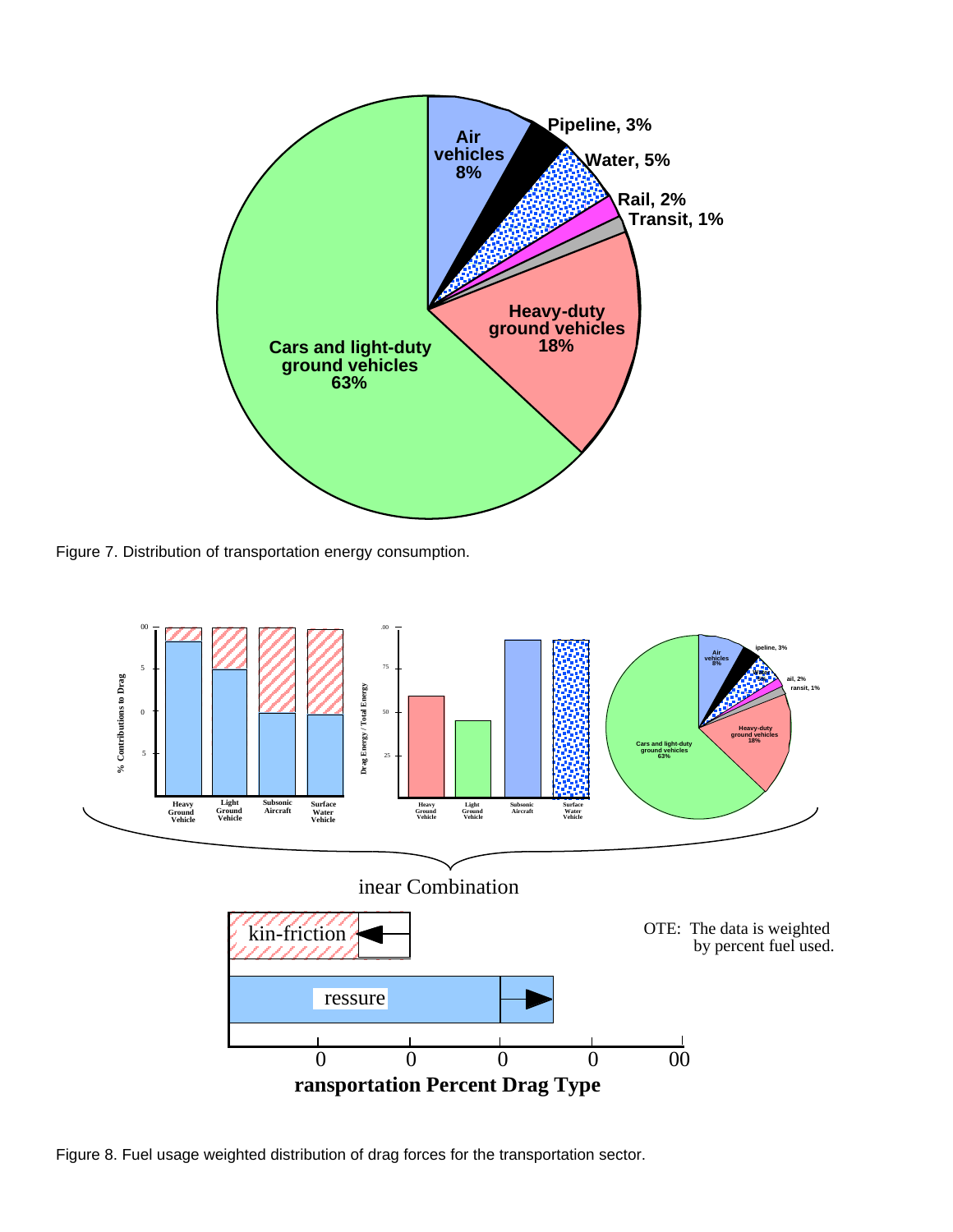

Figure 9. Fuel usage weighted distribution of drag forces for the ground transportation sector.



Figure 10. Historical trend in transportation energy consumption.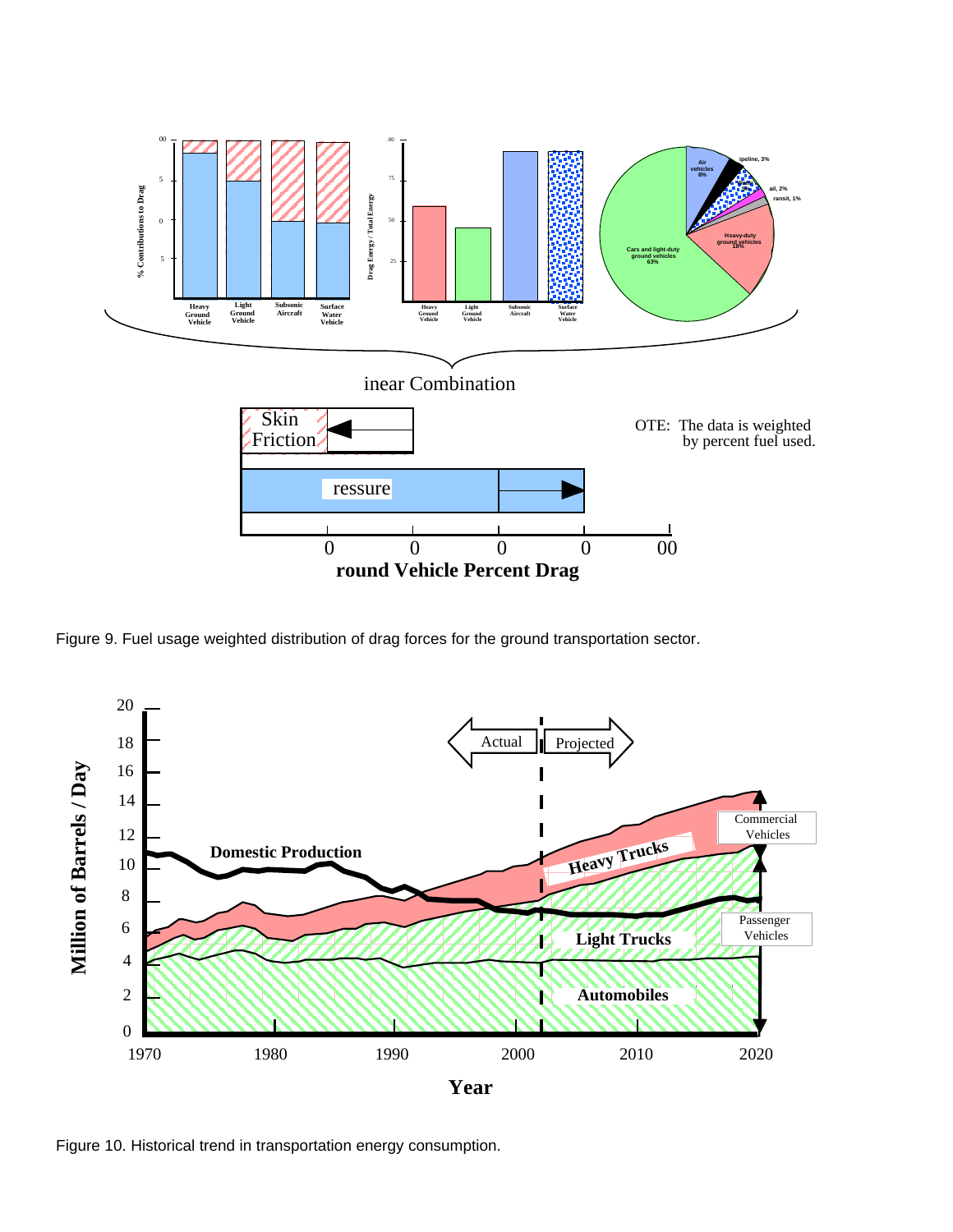

# >30 % Drag Reduction >30 % Drag Reduction

Figure 11. Attached flow surface shaping drag reduction technology.



>10 % Drag Reduction >10 % Drag Reduction

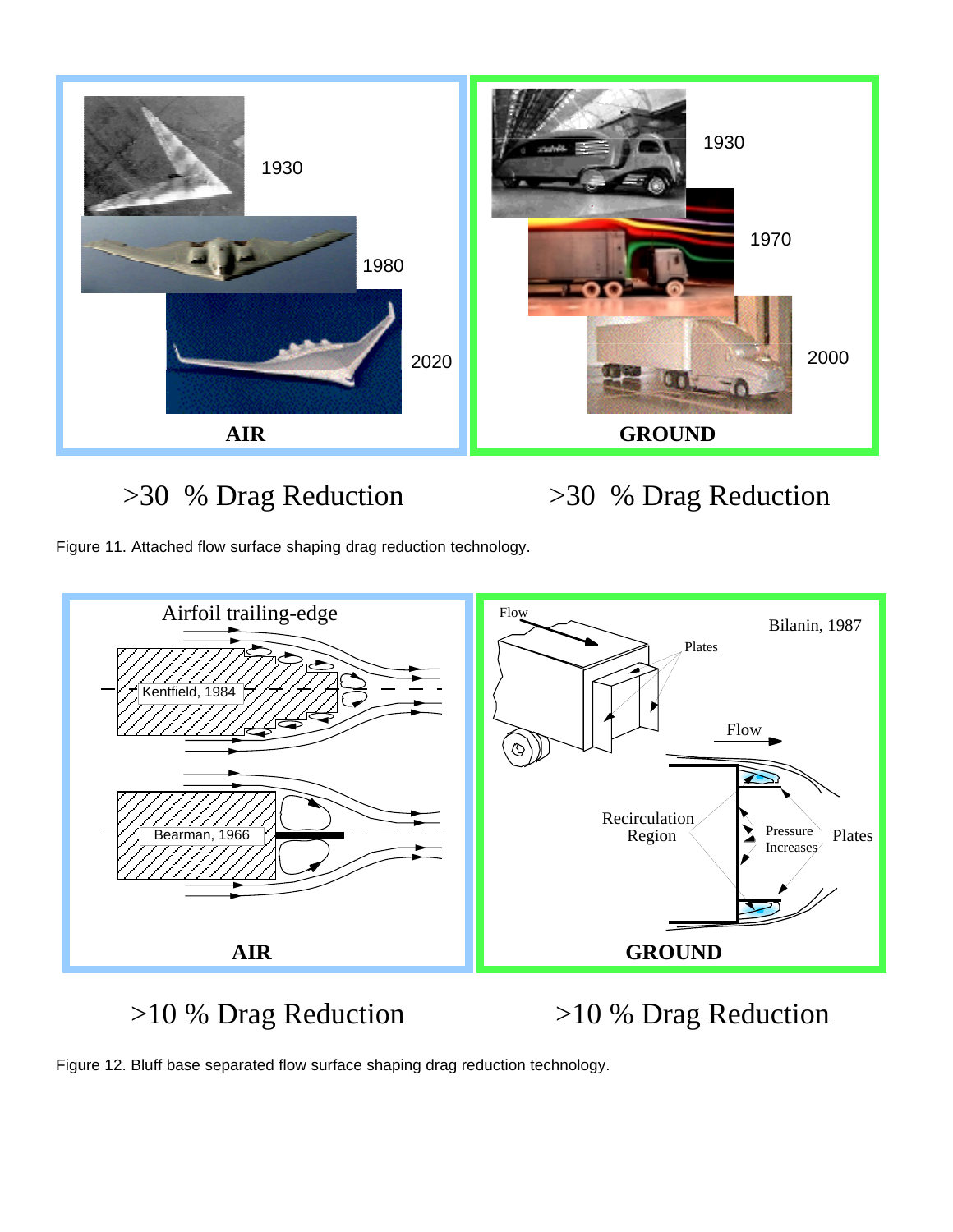

## >10 % Drag Reduction >20 % Drag Reduction

Figure 13. Trapped vortex separated flow surface shaping drag reduction technology.



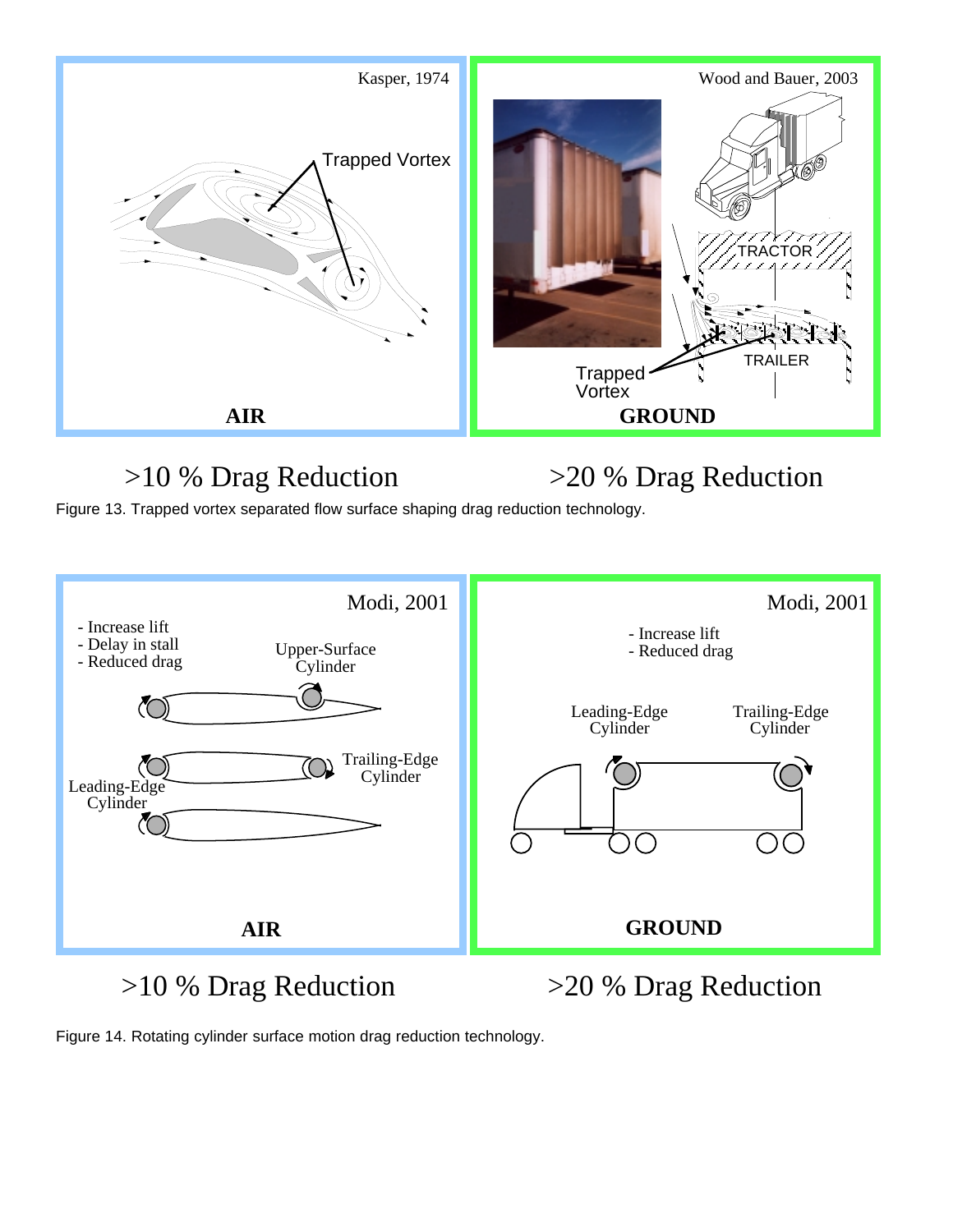

>10 % Drag Reduction >20 % Drag Reduction

Figure 15 Pneumatic blowing mass addition drag reduction technology.



>5 % Drag Reduction >10 % Drag Reduction

Figure 16. Passive porosity surface permeability drag reduction technology.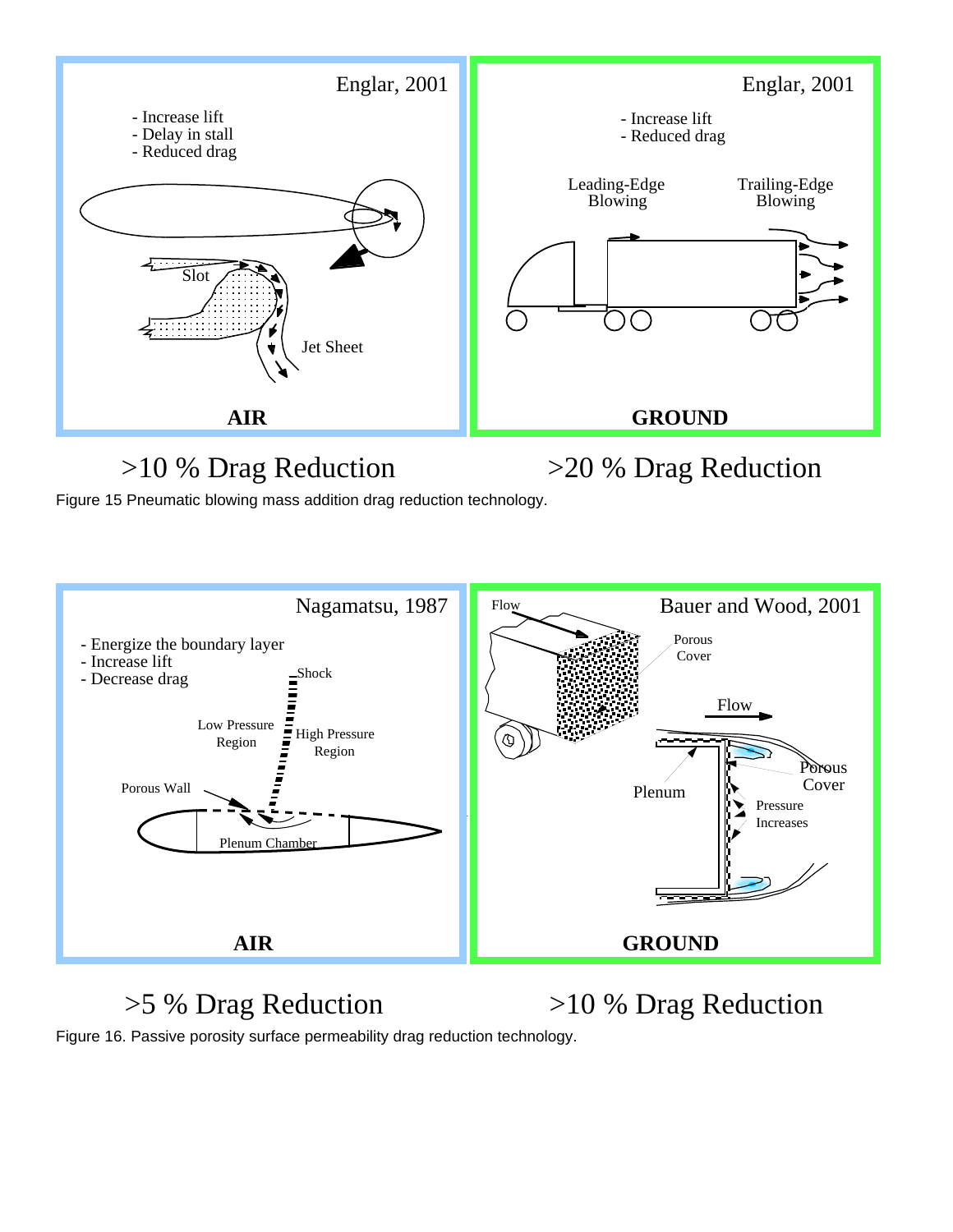

# >20 % Drag Reduction >5 % Drag Reduction

Figure 17. Vortex generator flow field energizing drag reduction technology.



NA Drag Reduction >10 % Drag Reduction

Figure 18. Vortex strake flow field energizing drag reduction technology.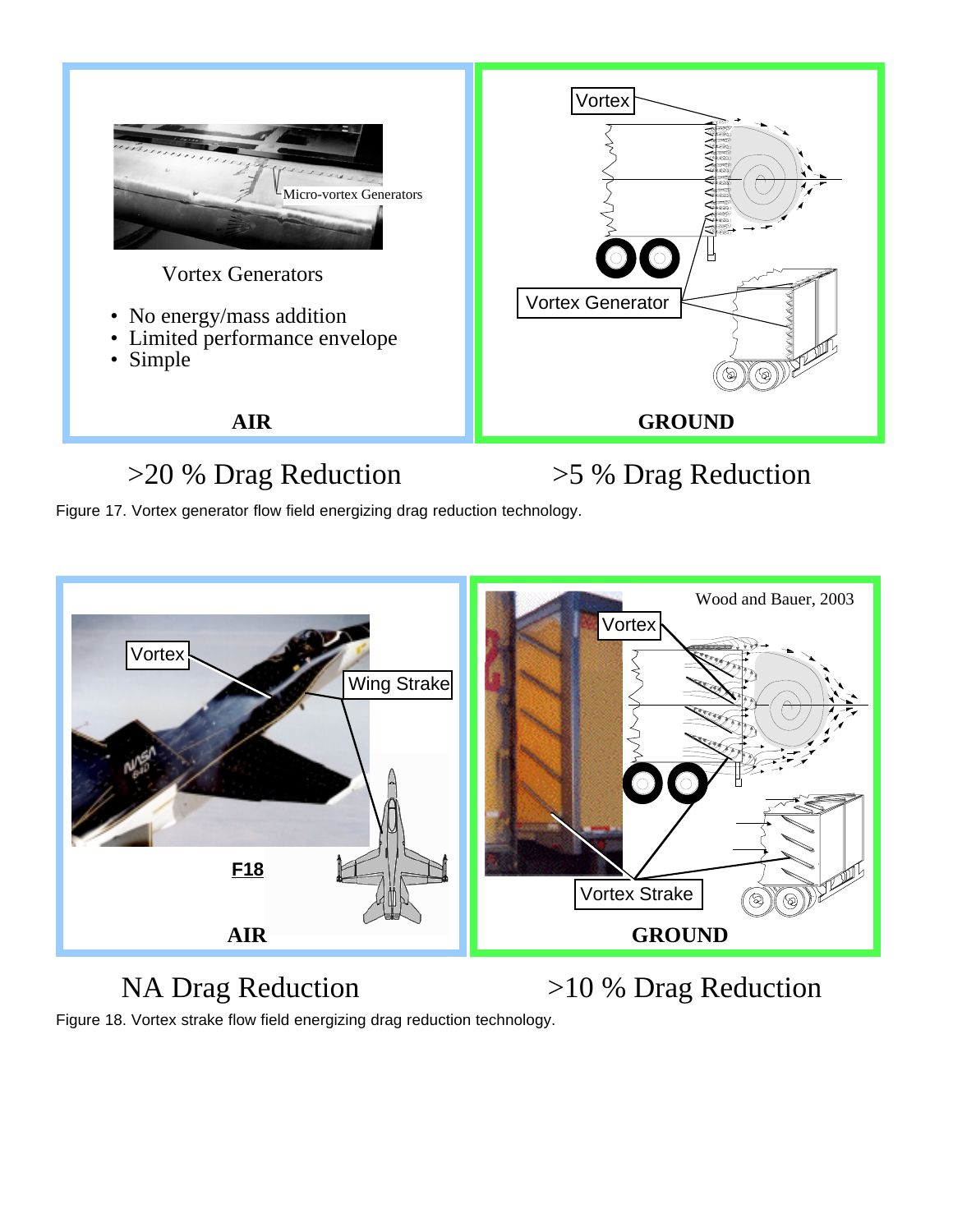

# NA Drag Reduction

# >10 % Drag Reduction

Figure 19. Contraction cone based flow field energizing drag reduction technology.

## **APPLICABILITY OF VARIOUS DRAG REDUCTION TECHNOLOGIES**

| <b>Technology</b>                              | <b>Heavy Trucks</b> | <b>Light Trucks</b> | <b>Automobiles</b> |
|------------------------------------------------|---------------------|---------------------|--------------------|
| <b>Surface Shape:</b><br><b>Attached Flow</b>  |                     |                     |                    |
| <b>Surface Shape:</b><br><b>Separated Flow</b> |                     |                     |                    |
| <b>Surface Motion</b>                          |                     |                     |                    |
| <b>Surface Permeability</b>                    |                     |                     |                    |
| <b>Mass Addition</b>                           |                     |                     |                    |
| <b>Energy Addition</b>                         |                     |                     |                    |

Figure 20. Drag reduction technology vehicle class application matrix.